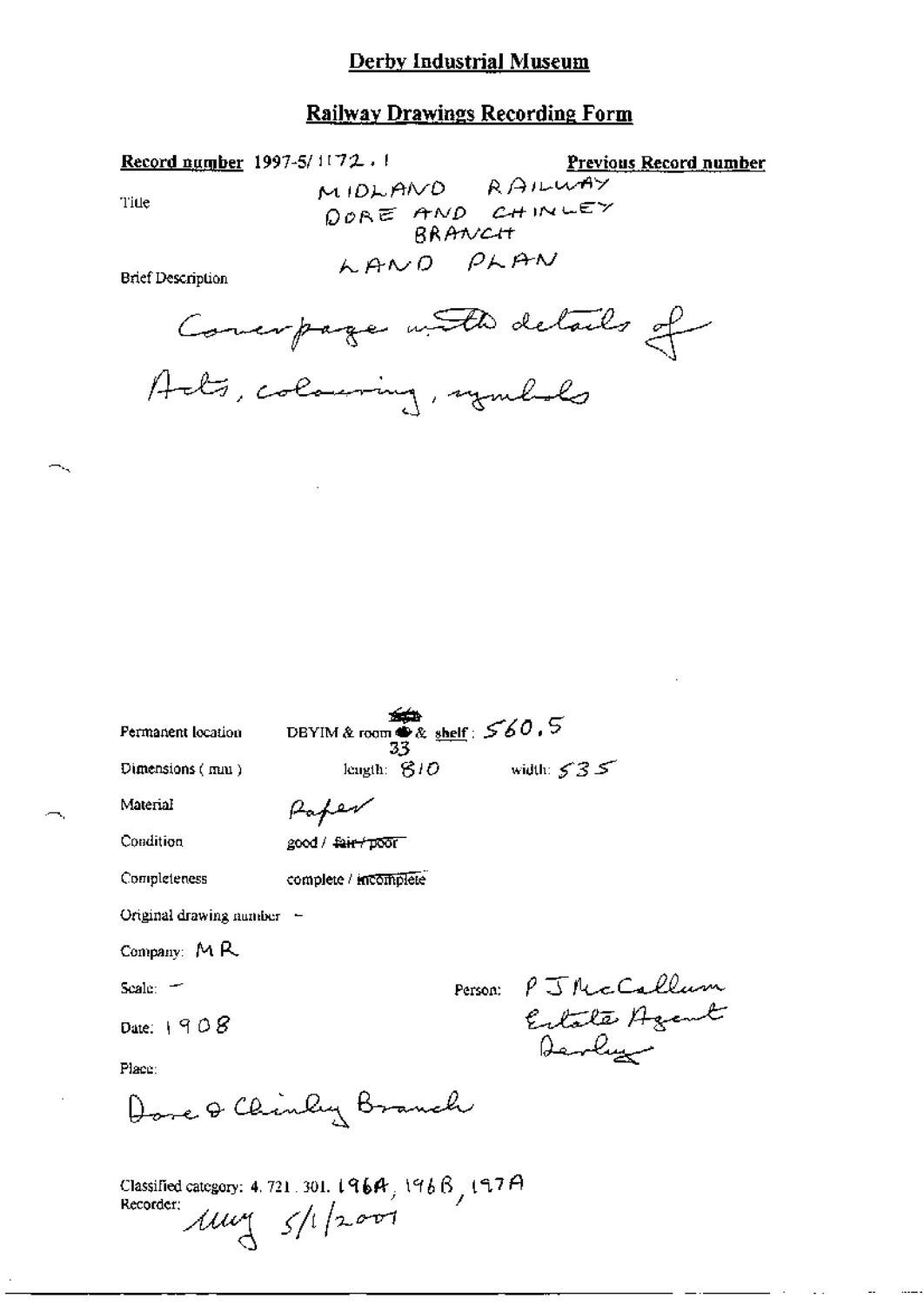Record number 1997-5/1172.  $2$ 

**Previous Record number** 

Title

COUNTY OF DERBY

**Brief Description** 

Plan of route showing tracks, buildings, bridges, roads, watercourses & handowners. Parith of Beauchief. Parish of Rores<br>Parith of Norton. Parit of Ecclesall Biarlow. Landowners: Duke of Ravonshine, Henry Liller. Ebenezer Hall, EVPBurnell. Colul Burnell. Sheffuld - Cherterfield Line Bore & Totty Station Function Colul Burnell. Duke of Devanchine Tedber Tinder. Thas Barry. Henry Curliffe Shave,

Permanent location

DBYIM & room 49 & shelf:  $560.5$ 

Dimensions (mm)

width:  $535$ length:  $\mathcal{B}/\mathcal{O}$ 

Person:

Material

Condition

good / fa<del>ir / poor -</del>

Completeness

complete / incomplete-

Refer

Original drawing number Sheet

Company: MR

Scale:  $1'' = 2$  c++4IM

Date: (908

Place:

 $OM - \frac{1}{2}M$ Done Fotly<br>Station

| Classified category: 4, 721, 301, 116A $\frac{64}{100}$ |  |
|---------------------------------------------------------|--|
| Recorder: $\mu$ use $\frac{1}{\sqrt{2}}$                |  |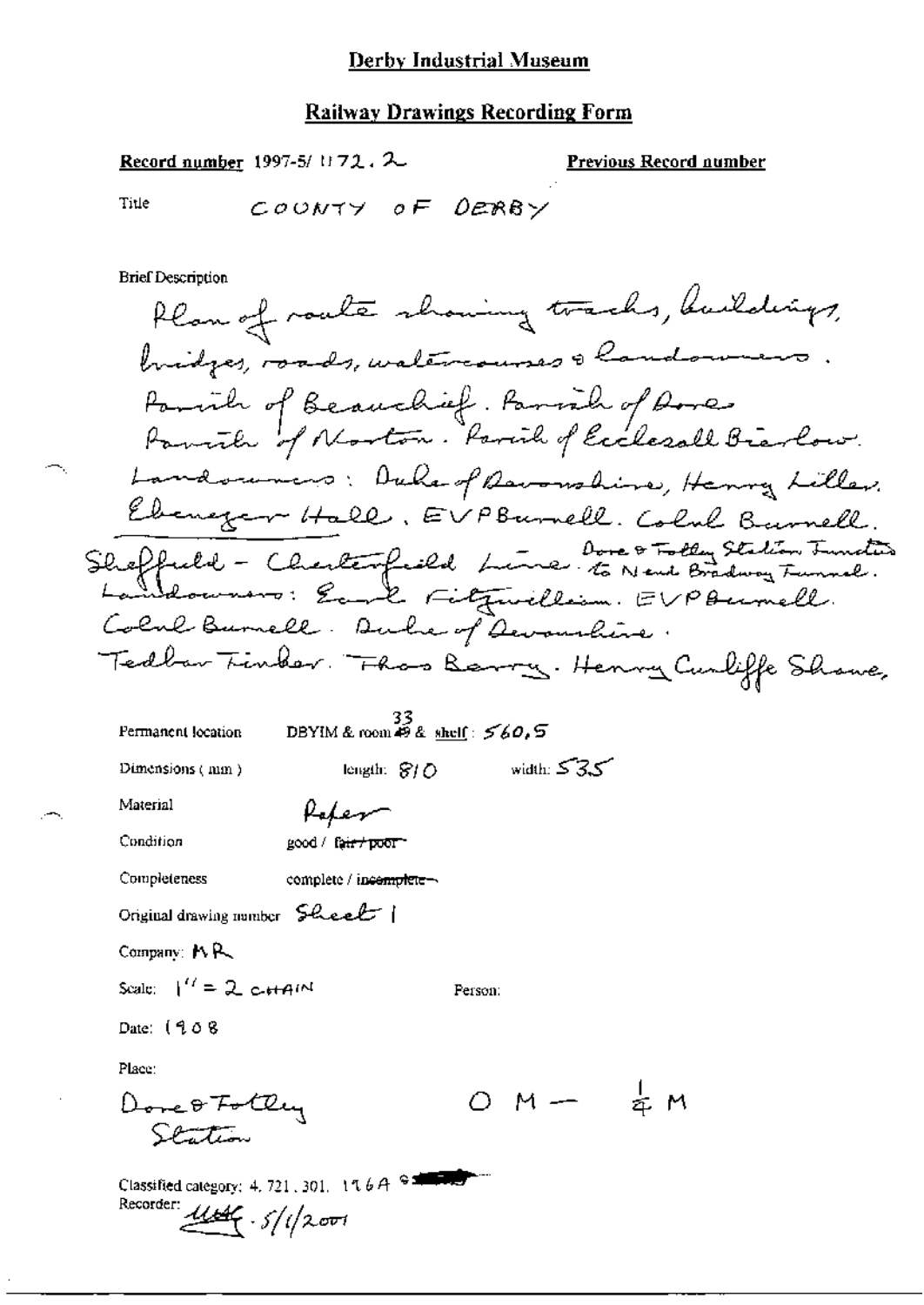Record number 1997-5/1172.3

<u>Previous Record number</u>

Tiue

COUNTY OF DERRY

**Brief Description** 

flan of route showing tracks, buildings, Parcial of Norton (Formerly Oronfeeld)<br>Parcial of Rose ( ) Landowners : Colonel Burnell . Ellengar Hall. TOakes 8HY Halligam. John Chao Berry. Floo Jourtt. Henry B Atherison, Henry Wraza. Freech WM Mason. WStevenson. Edwin Robinson. Edmund gravlick. Hamed Terms. Fredk Richett, Wm Edw Blyde. Theo Hunt. Many H Sampson. Thas S Funers. John Batt. Chas Discon Needham. John Ryalls.<br>Dit Porrett. Benjam Freeborough.<br>Pormanent location DBYIN& room & s<u>helf</u>: 560.5 Weelter Googhuman Wedter goodwin length: 810 width: 535 Wilfred Furniso. Dimensions (mm) Material Paper Condition good / fa<del>ir / poor</del> Completeness complete / incomplete-Original drawing number  $5$ heek  $2$ Company:  $M R$ Scale:  $1'' = 2$  c-HAIN Person: Date: 1968 Place.  $\frac{1}{4}$  M  $-$ Totley Tunnel ΙM Eart S.B. Classified category:  $4.721.301.$   $196A$ Recorder:  $4466 - 5/1/2001$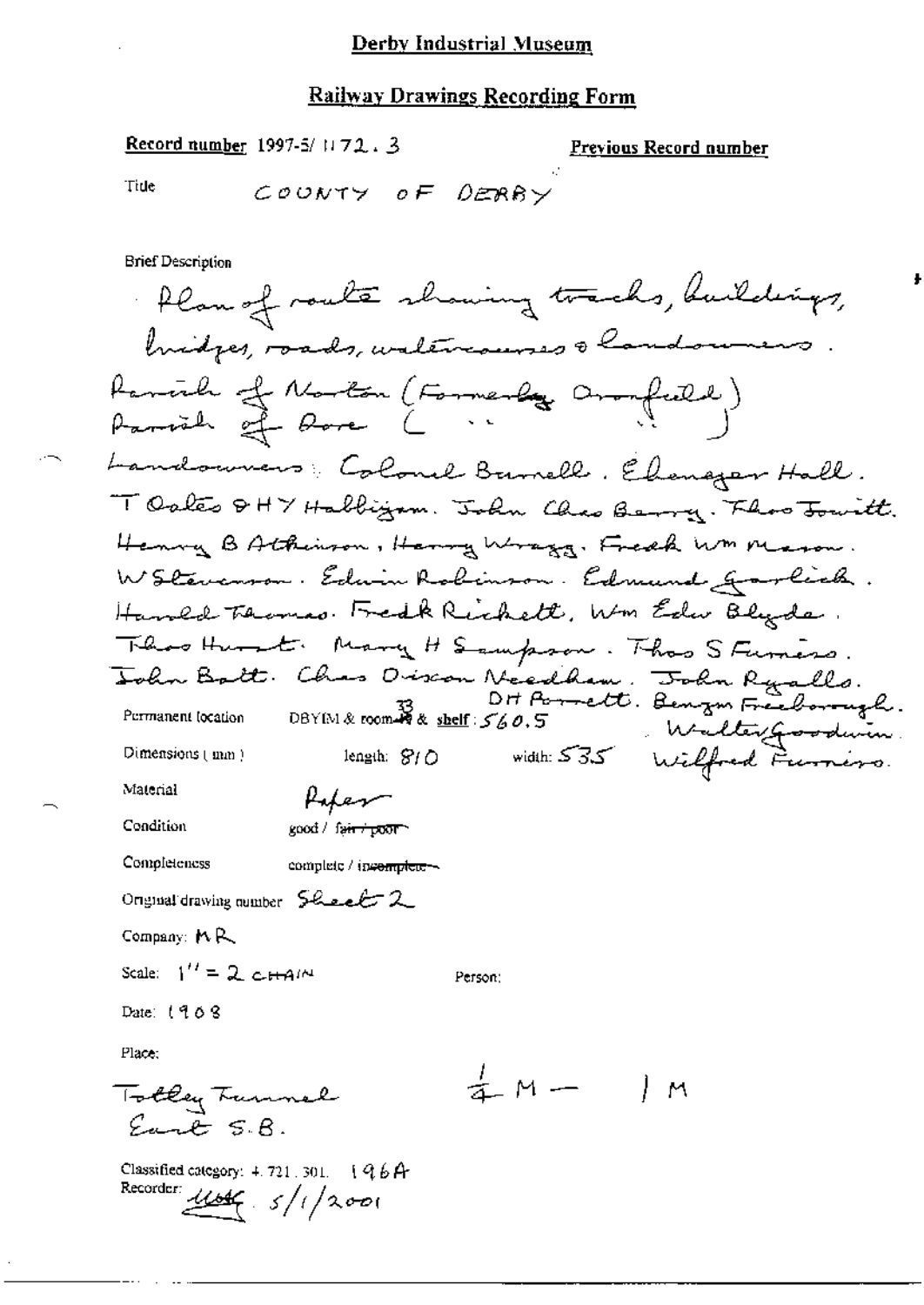Record number 1997-5/1172. 4

Recorder  $446.5/1/200$ 

<u>Previous Record number</u>

Title

COUNTY OF DERBY

**Brief Description** 

Plan of route showing tracks, buildings, bridges, roads, walencourses a landowners Parish of Fotbay (Formerly Armfield).<br>Parish of Rome ( ). Landouners: E Hall. OHRommitt. Rev GH Waterfall. Totten Brook Estate. Walter goodnin. John Aiflewood. Saml HBarton. John Faylor. Harold Thomas. That S Burton, Chas Hoyland. Francis Homison. Theos Potter Dowy. Norton RDC. Thomas Steinin. John Green. W Oalton Churchwardens of Fattery. DBYIM & room  $\stackrel{33}{40}$  & shelf:  $\stackrel{7}{5}$  & 0, 5 Permanent location width:  $535$ Dimensions (mm) length:  $S/O$ Material Refer Condition good / fa<del>ir/poo</del>r-Completeness complete / incomplete ~~ Original drawing number Sheet 3 Company: MR Scale:  $1'' = 2$  c-H-AIM Person: Date: 1908 Place: | M - |孟M Totley Tunnel Classified category, 4, 721, 301,  $\frac{1}{3}$  4 b A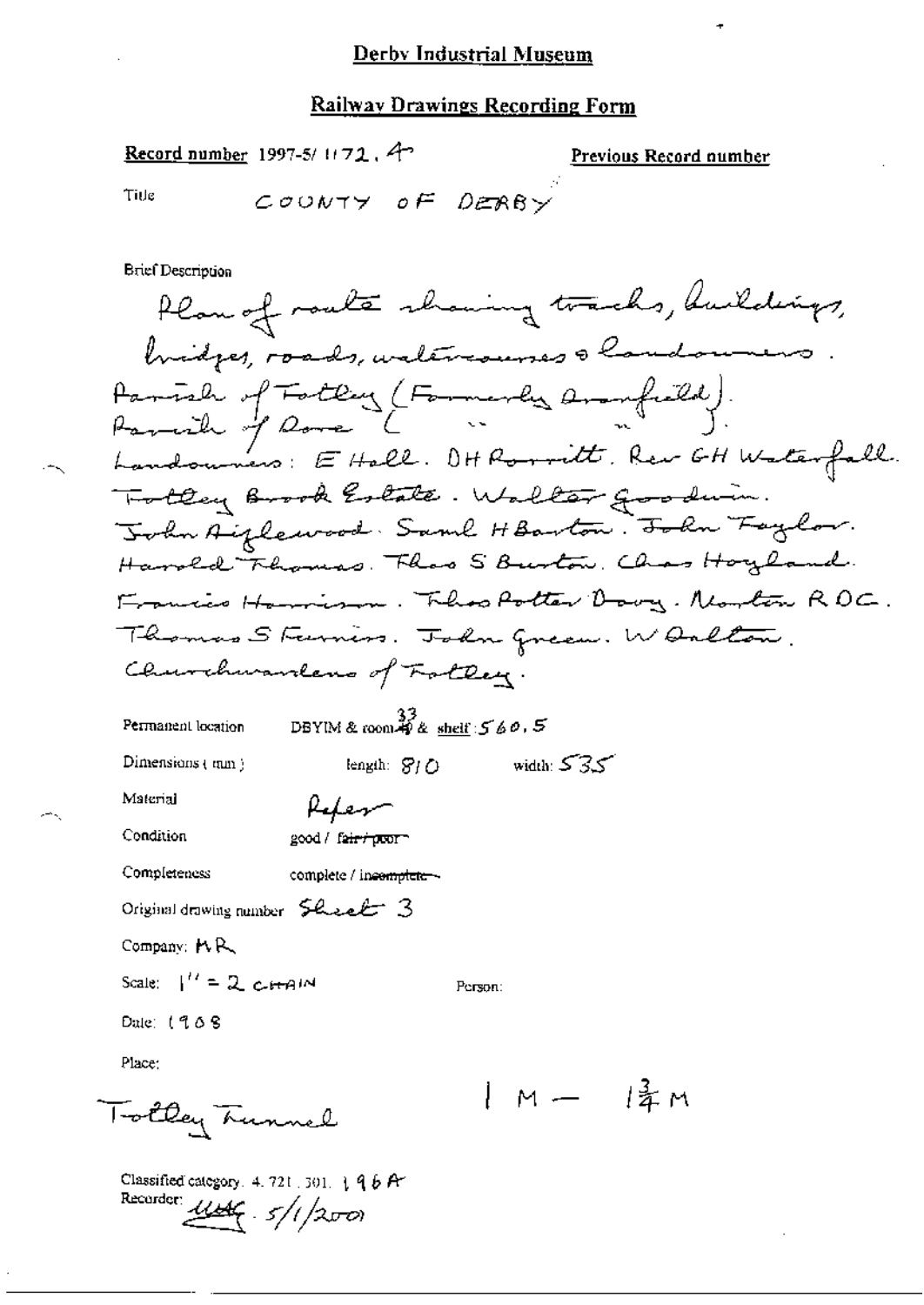#### **Railway Drawings Recording Form**

Record number 1997-5/ $1172.5$ 

**Previous Record number** 

Title

COUNTY OF DERBY

**Brief Description** 

Plan of roate showing tracks, buildings, bridges, roads, waltercourses a landowners Parish of Folly (Formerly Aronfield) Landowners: Clement Nicedham. Thomas S Funis. Auber/Ruttand. Toseph Rollinson, Tola Stone. John Stone & Chas WBooth. Colonel Burnell,

ť

| Permanent location                                                                   | 33<br>DBYIM & room 48 & shelf: 560.5 |         |              |  |
|--------------------------------------------------------------------------------------|--------------------------------------|---------|--------------|--|
| Dimensions (mm)                                                                      | length: SI∩                          |         | width: $535$ |  |
| Material                                                                             |                                      |         |              |  |
| Condition                                                                            | good / fa <del>ir / poor</del>       |         |              |  |
| Completeness                                                                         | complete / incomplete -              |         |              |  |
| Original drawing number $\mathcal{L}_{\text{ex}}$ $\mathcal{L}_{\text{ex}}$          |                                      |         |              |  |
| Company: $M R$                                                                       |                                      |         |              |  |
| Scale: $1'' = 2$ etrain                                                              |                                      | Person: |              |  |
| Date: 1908                                                                           |                                      |         |              |  |
| Place:                                                                               |                                      |         |              |  |
| Fotby Lunnel                                                                         |                                      |         | 1年M- 22M     |  |
| Classified category: $4.721.301.$ $196A$<br>Recorder: $\mu_{\mathcal{U}} = 5/1/2001$ |                                      |         |              |  |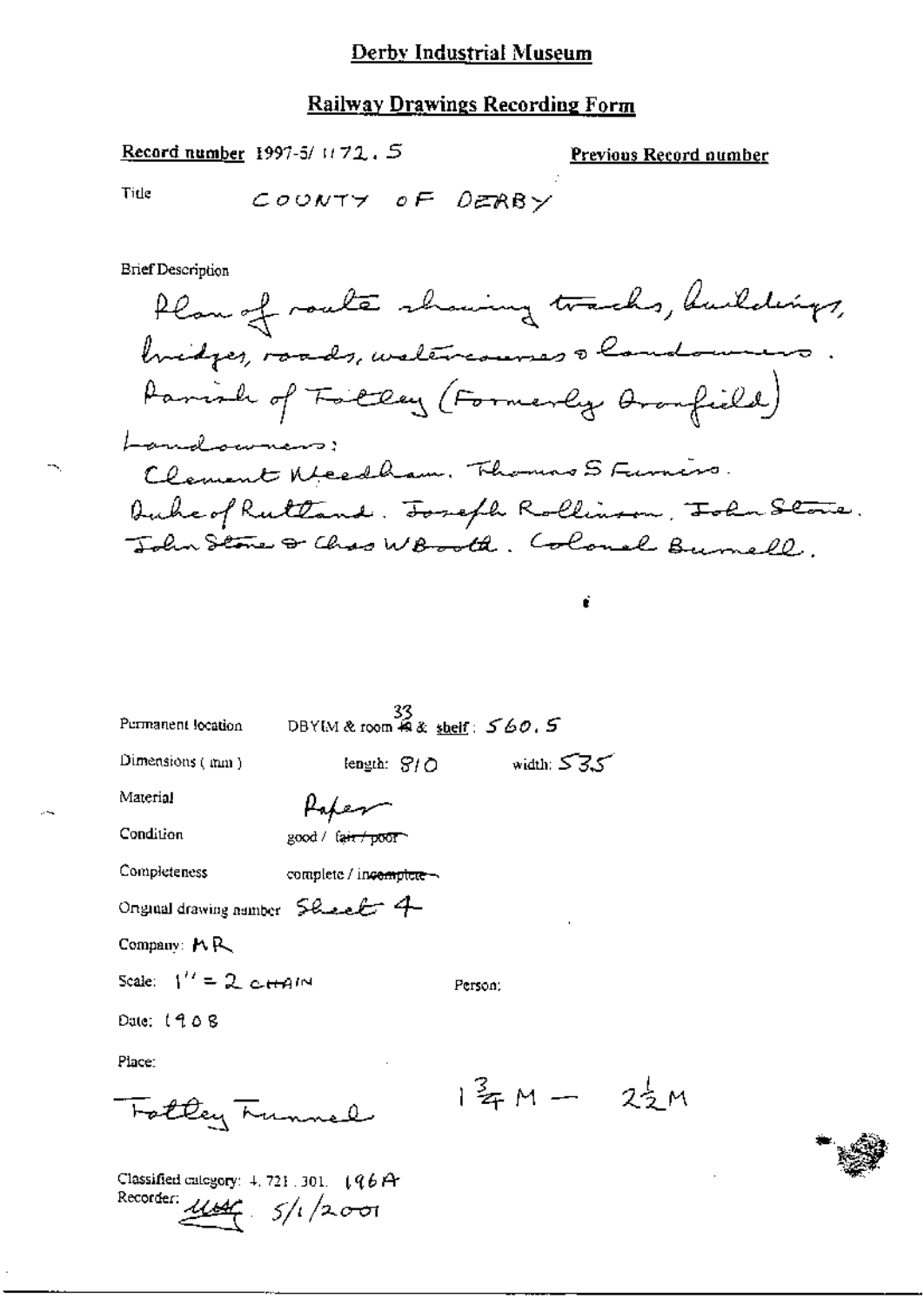## Railway Drawings Recording Form

Record number 1997-5/1172.6

Previous Record number

Title

$$
\begin{array}{ccc}\n\mathcal{L} & \mathcal{O} & \mathcal{O} & \mathcal{N} & \mathcal{O} & \mathcal{O} & \mathcal{O} & \mathcal{O} & \mathcal{O} & \mathcal{O} \\
\mathcal{L} & \mathcal{O} & \mathcal{O} & \mathcal{N} & \mathcal{O} & \mathcal{O} & \mathcal{O} & \mathcal{O} & \mathcal{O} & \mathcal{O} & \mathcal{O} & \mathcal{O} & \mathcal{O} & \mathcal{O} & \mathcal{O} & \mathcal{O} & \mathcal{O} & \mathcal{O} & \mathcal{O} & \mathcal{O} & \mathcal{O} & \mathcal{O} & \mathcal{O} & \mathcal{O} & \mathcal{O} & \mathcal{O} & \mathcal{O} & \mathcal{O} & \mathcal{O} & \mathcal{O} & \mathcal{O} & \mathcal{O} & \mathcal{O} & \mathcal{O} & \mathcal{O} & \mathcal{O} & \mathcal{O} & \mathcal{O} & \mathcal{O} & \mathcal{O} & \mathcal{O} & \mathcal{O} & \mathcal{O} & \mathcal{O} & \mathcal{O} & \mathcal{O} & \mathcal{O} & \mathcal{O} & \mathcal{O} & \mathcal{O} & \mathcal{O} & \mathcal{O} & \mathcal{O} & \mathcal{O} & \mathcal{O} & \mathcal{O} & \mathcal{O} & \mathcal{O} & \mathcal{O} & \mathcal{O} & \mathcal{O} & \mathcal{O} & \mathcal{O} & \mathcal{O} & \mathcal{O} & \mathcal{O} & \mathcal{O} & \mathcal{O} & \mathcal{O} & \mathcal{O} & \mathcal{O} & \mathcal{O} & \mathcal{O} & \mathcal{O} & \mathcal{O} & \mathcal{O} & \mathcal{O} & \mathcal{O} & \mathcal{O} & \mathcal{O} & \mathcal{O} & \mathcal{O} & \mathcal{O} & \mathcal{O} & \mathcal{O} & \mathcal{O} & \mathcal{O} & \mathcal{O} & \mathcal{O} & \mathcal{O} & \mathcal{O} & \mathcal{O} & \mathcal{O} & \mathcal{O} & \mathcal{O} & \mathcal{O} & \mathcal{O} & \mathcal
$$

**Erief Description** 

| Permanent location                                       | $33$<br>DBYIM & room $49$ & shelf : 560.5 |             |              |           |
|----------------------------------------------------------|-------------------------------------------|-------------|--------------|-----------|
| Dimensions $(mn)$                                        |                                           | length: SIO | width: $535$ |           |
| Material                                                 |                                           |             |              |           |
| Condition                                                | good / fa <del>ir / poor</del>            |             |              |           |
| Completeness                                             | complete / incomplete-                    |             |              |           |
| Original drawing number $\mathcal{S}$ Leet $\mathcal{S}$ |                                           |             |              |           |
| Company: MR                                              |                                           |             |              |           |
| Scale: $1'' = 2$ carrier                                 |                                           | Person:     |              |           |
| Date: 1908                                               |                                           |             |              |           |
| Place:                                                   |                                           |             |              |           |
|                                                          |                                           |             | 2 m —        | $3\sigma$ |

Classified category: 4, 721, 301. (964)<br>Recorder:  $\frac{U \cancel{\mathcal{M}}}{\sqrt{200}}$ .  $5/1/2.00$ 

Fattley Funnel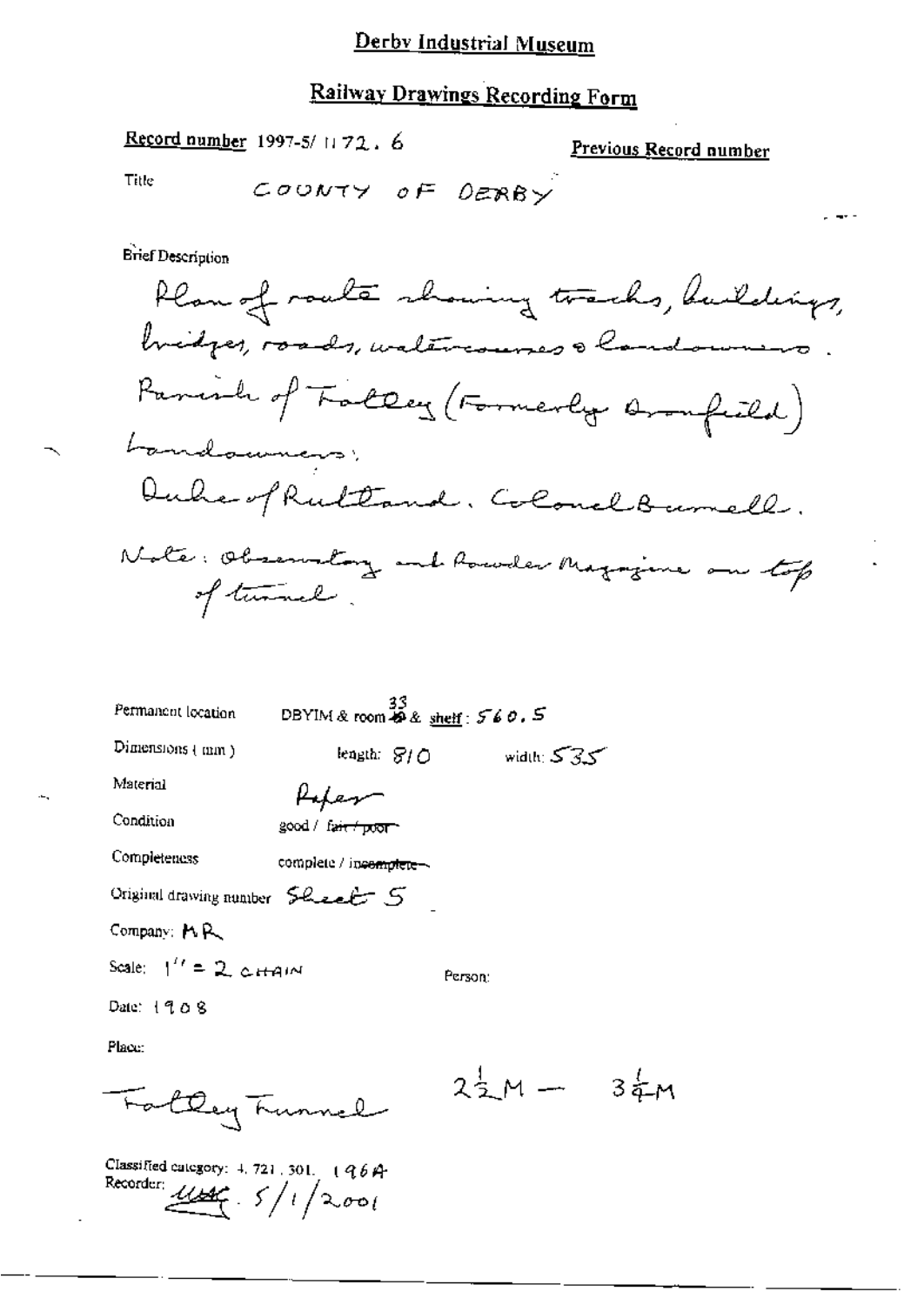Record number 1997-3/1172. 7

Previous Record number

4 M

Title

COUNTY OF DERBY

**Brief Description** 

Plan of route showing tracks, buildings, bridges, roads, waltercourses a landowners. Panish of Totlay (Formerly Aronfield). Panich of Hathersage. Landouncio; bule of Rutland  $\mathbb{R}^2$ 

| Permanent location                                       | 33<br>DBYIM & room $\mathcal{W}$ & shelf: $\mathcal{S} \neq \emptyset$ , $\mathcal{S}$ |              |
|----------------------------------------------------------|----------------------------------------------------------------------------------------|--------------|
| Dimensions $(mn)$                                        | length: $S/O$                                                                          | width: $535$ |
| Material                                                 | Hafen                                                                                  |              |
| Condition                                                | good / fa <del>ir / poor -</del>                                                       |              |
| Completeness                                             | complete / incomplete ~                                                                |              |
| Original drawing number $\mathcal G$ here $\mathcal L$ 6 |                                                                                        |              |
| Company: MR                                              |                                                                                        |              |
| Scale: $1'' = 2$ c-H-AIN                                 |                                                                                        | Person:      |
| Date: $19.68$                                            |                                                                                        |              |
| Place:                                                   |                                                                                        |              |
| Fotby Tunnel                                             |                                                                                        | $34M -$      |

Classified category:  $4.721.301.$  (96 A-Recorder:  $11646 - 5/1/200$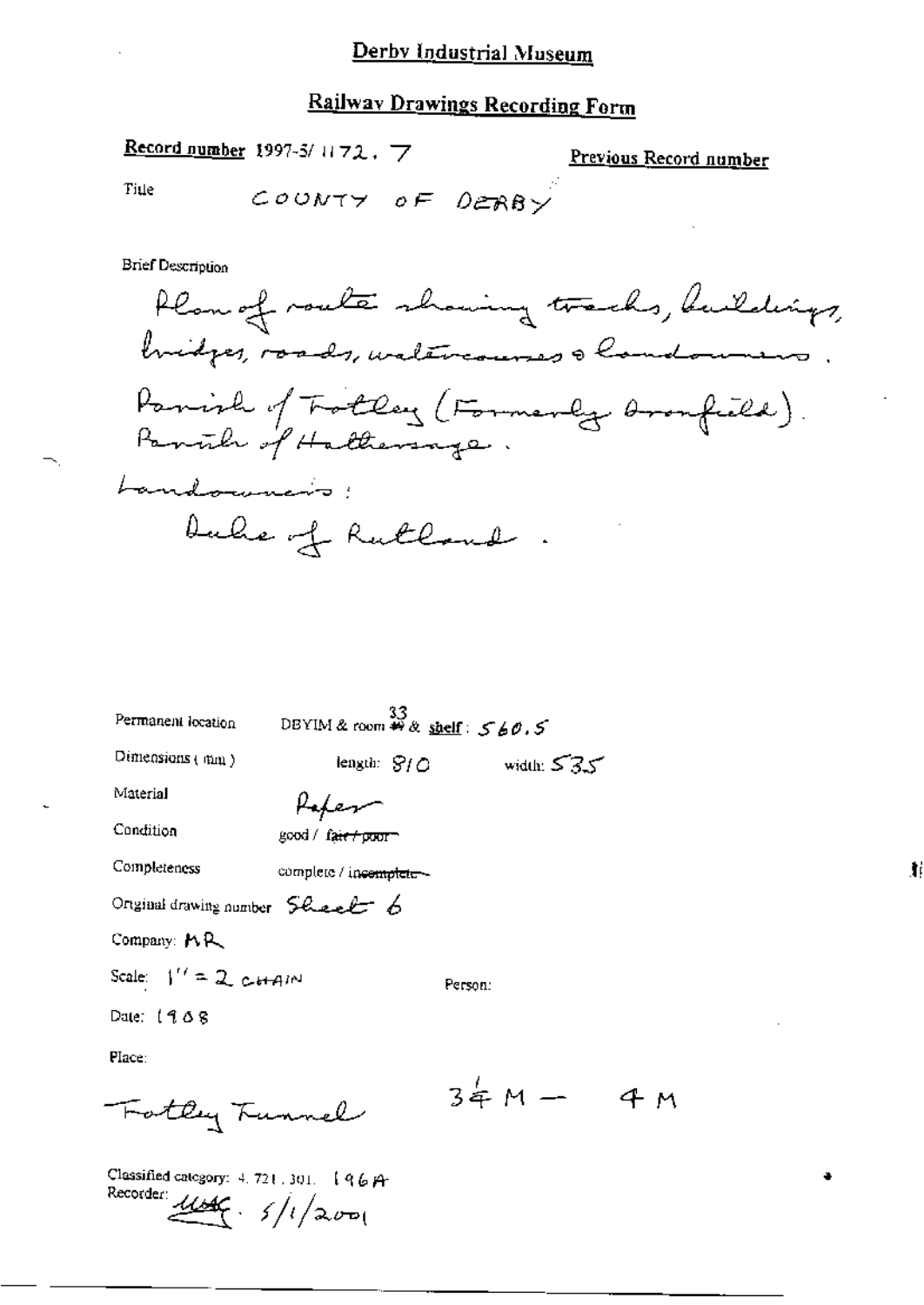Record number 1997-5/1172. 8

Previous Record number

 $4\frac{3}{4}$ M

Title

COUNTY OF DERBY

**Brief Description** 

Plan of route showing tracks, buildings, bridges, roads, waltrannes & handoumers. Parish of Hatherage. Landowner: Daheof Rutland

| Permanent location              | 33<br>DBYIM & room 母& sheif: 560.5  |              |
|---------------------------------|-------------------------------------|--------------|
| Dimensions $(mn)$               | length: SIO                         | width: $535$ |
| Material                        | Rafeson                             |              |
| Condition                       | good / fair / poor                  |              |
| Completeness                    | complete / inco <del>mplete</del> ~ |              |
| Original drawing number Sheet 7 |                                     |              |
| Company: MR                     |                                     |              |
| Scale: $1'' = 2$ chain          |                                     | Person:      |
| Date: $1908$                    |                                     |              |
| Place:                          |                                     |              |
| Fattley Tunnel                  |                                     | 4 m. –       |

Classified category: 4, 721, 301, |  $96A$ Recorder  $11/200$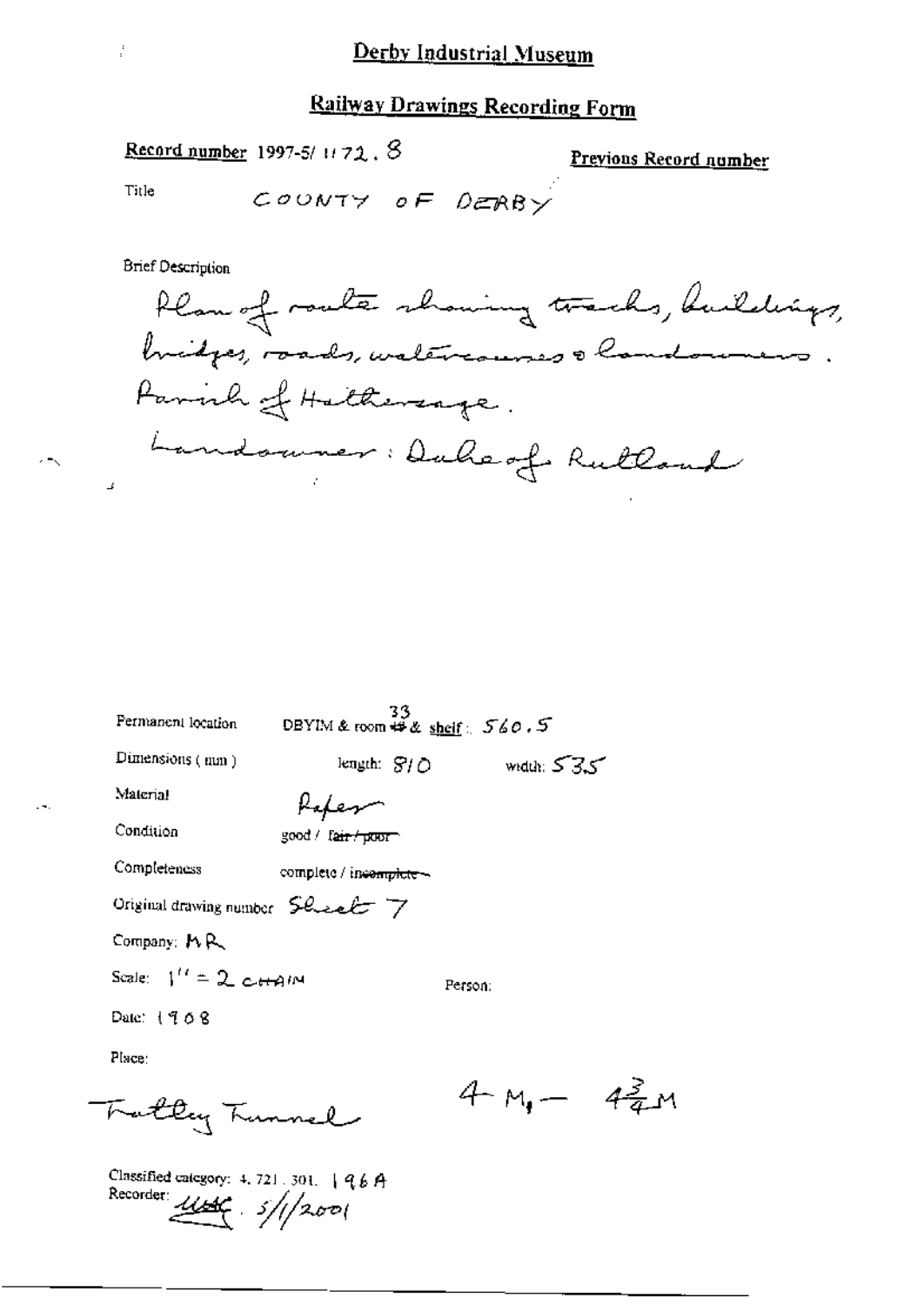Record number 1997-5/1172. 9

Previous Record number

Title

COUNTY OF DERRY

**Brief Description** 

Plan of roake showing tracks, buildings,<br>buidges, roads, watercourses & landoumers. Parish of Hattersage. Parish of Netter Padley. Landowners; EAJNaymard. Ouche of Ruttand. Colonel AJ Shuttleworld,

Permanent location

 $\frac{33}{28}$  DBYIM & room \$2 & shelf:  $560.5$ 

Person:

length:  $\mathcal{G}$  /  $\bigcirc$ 

Dimensions  $(mn)$ 

Kaken

Condition

Completeness

Material

 $\gcd /$  fair  $\frac{1}{2000}$ 

complete / incomplete -

Original drawing number  $S$ heel  $S$ 

Company: MR

Scale:  $1'' = 2$  c-H-AIM

Date: 1908

Place:

Grindleford

Classified category: 4, 721, 301. 196 A Recorder:  $444.12/12001$ 

 $43m - 55m$ 

سى75 miduh: ئە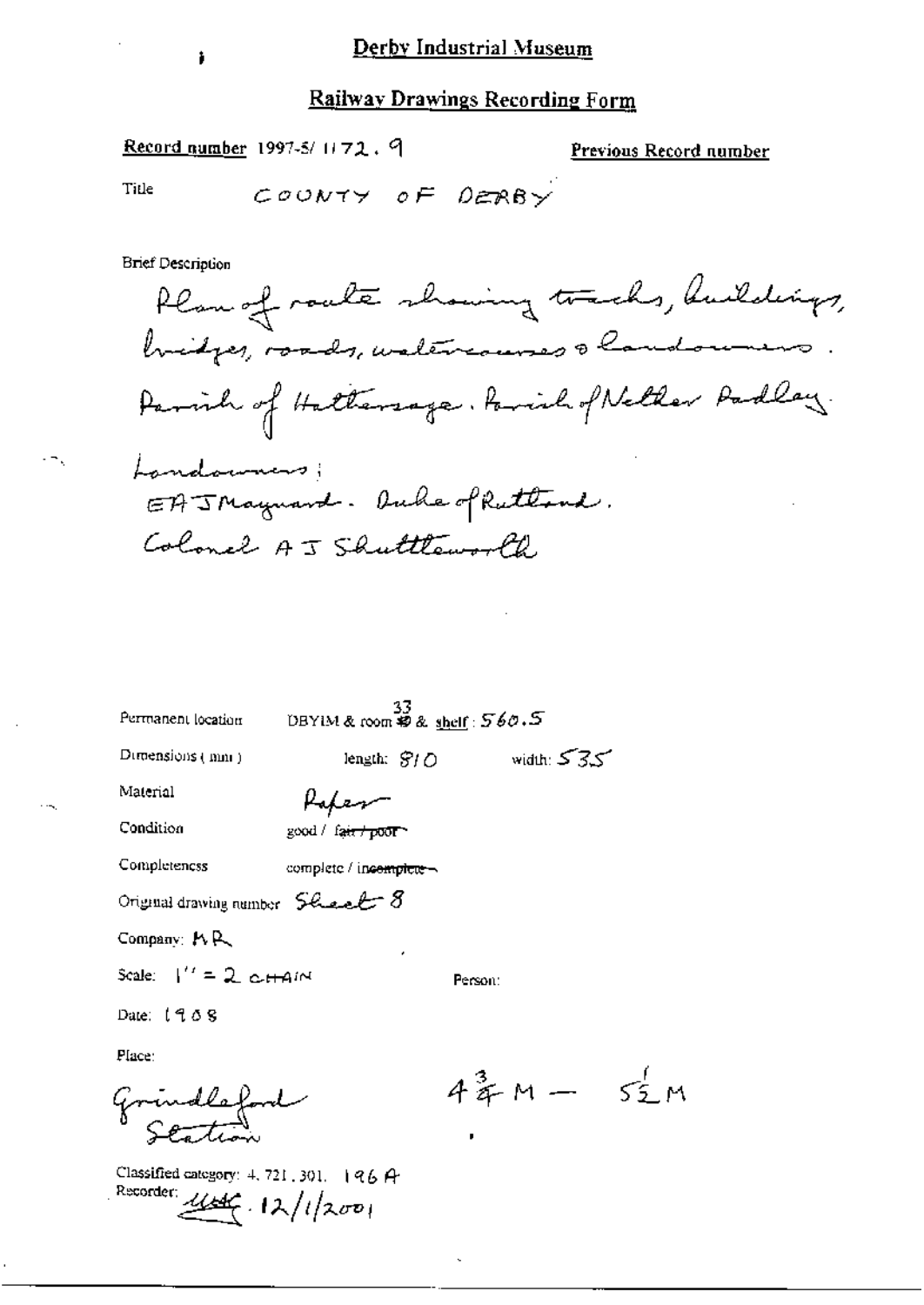**Record number** 1997-5/337,  $\frac{1}{2}$ 

Previous Record number MAP132/383

Tille

**Brief Description** 

Cross rection showing fall of 8"<br>pipe under platforms to existing 15"/infec

| Permanent location             | DBYIM & room 49 & shelf: $73$       |               |              |
|--------------------------------|-------------------------------------|---------------|--------------|
| Dimensions $(mn)$              |                                     | length. $775$ | width: $345$ |
| Material                       | Refer                               |               |              |
| Condition                      | good / <del>fair / poor</del>       |               |              |
| Completeness                   | complete / incomp <del>lete =</del> |               |              |
| Original drawing number $32$ , |                                     | 354           |              |
| Company: MR                    |                                     |               |              |
| Scale: $1'' = 8$ Fere $7$      |                                     | Person:       |              |
| Date: $24 - 4$ . $(4 + 4 -$    |                                     |               |              |
| Place:                         |                                     |               |              |
| Grindleford Station            |                                     |               |              |

Classified category: 4.721, 301, +44 196A Recorder  $u \in \{0/2/98$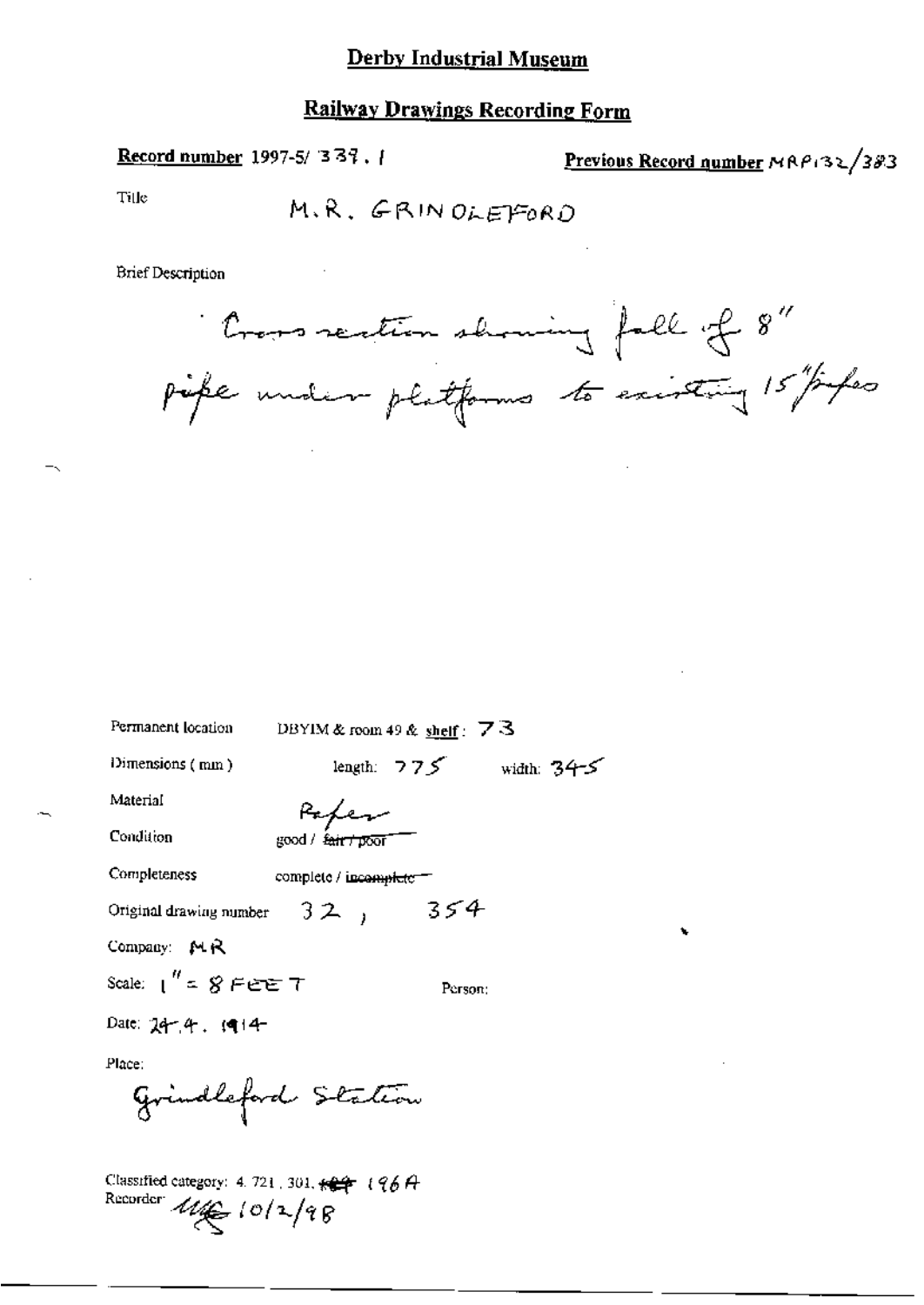#### **Railway Drawings Recording Form**

Record number 1997-5/339.

Previous Record number  $M_R$ 132 /383

Title

M. R. GRINDLE FORD

**Brief Description** 

. Plan of Grindlesford Station and area showing mater pumping house, intake and ruffly route towards hove. New 8" pipe route desure in rad

| Permanent location                              | DBYIM & room 49 & shelf: $\overline{7}$ is |         |              |
|-------------------------------------------------|--------------------------------------------|---------|--------------|
| Dimensions $(mn)$                               | length: $470$                              |         | width: $370$ |
| Material                                        | Peper                                      |         |              |
| Condition                                       | poord/fair/power brittle                   |         |              |
| Completeness                                    | complete / umomplete                       |         |              |
| Original drawing number                         |                                            | 354     |              |
| Company: $\boldsymbol{\mu} \boldsymbol{\kappa}$ |                                            |         |              |
| Scale: $1'' = 40$ PEE $7$                       |                                            | Person: |              |
| Date: $\sqrt{2}l - 1914$                        |                                            |         |              |
| Place:                                          |                                            |         |              |
| grindleford Station                             |                                            |         |              |
|                                                 |                                            |         |              |
|                                                 |                                            |         |              |

Classified category: 4-721, 301,  $\star$   $\star$   $\star$   $\uparrow$   $\uparrow$   $\uparrow$   $\uparrow$  $\frac{Rccorder}{d\mu}$  10/2/98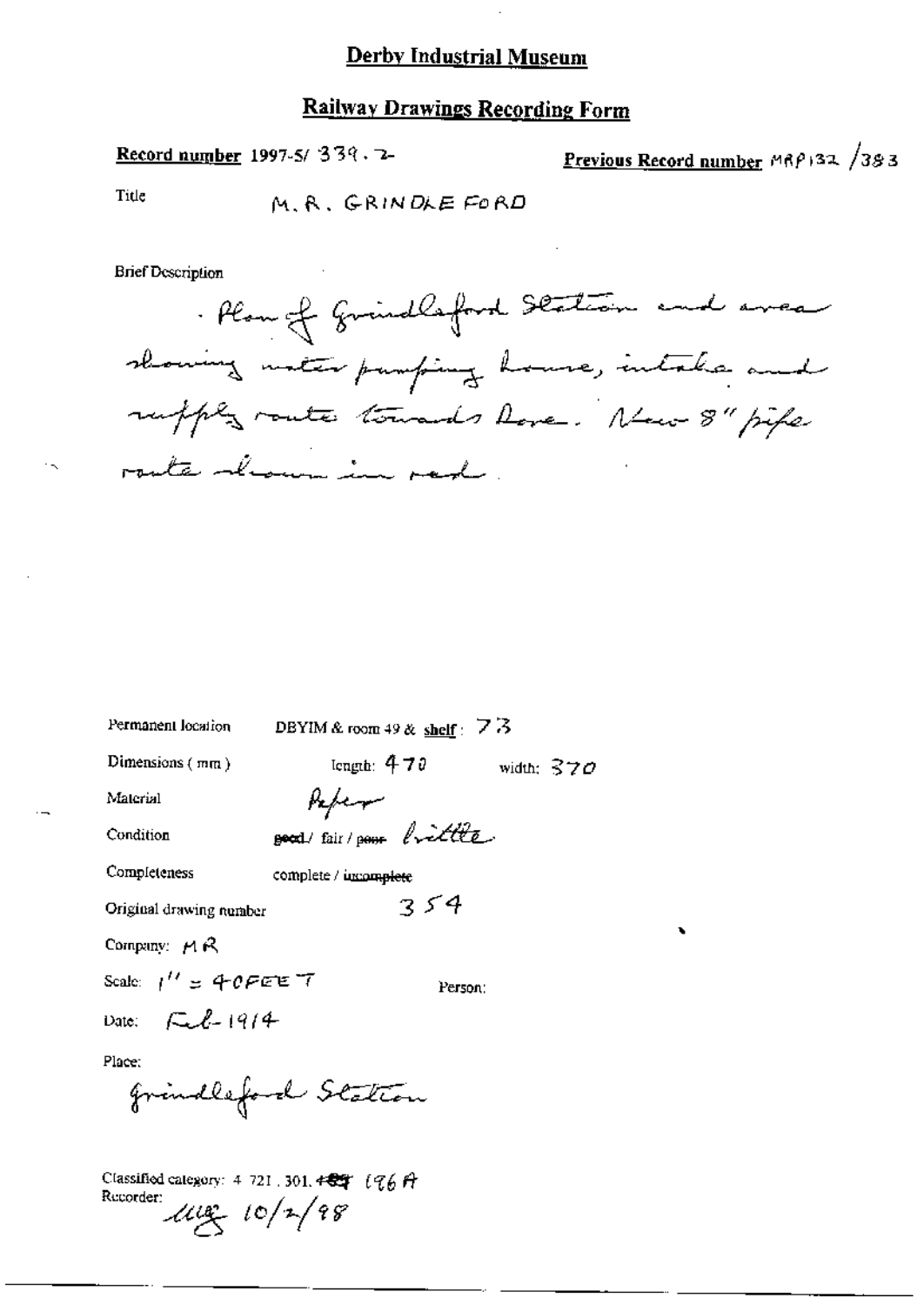Record number 1997-5/1172.10

Previous Record number

Title

COUNTY OF DERBY

**Brief Description** 

Plan of roate showing tracks, buildings, bridges, roads, waltercourses a landowners. forcid of Hatterrage Landowner: Calonel AJ Shuttleworth

#### ţ,

¶÷

| Permanent location                  | 33<br>DBYIM & room $\oplus$ & shelf: $560.5$ |         |                                                          |  |
|-------------------------------------|----------------------------------------------|---------|----------------------------------------------------------|--|
| Dimensions (mm)                     |                                              |         | length: $\mathcal{G}/\mathcal{O}$ width: $\mathcal{S}35$ |  |
| Material                            |                                              |         |                                                          |  |
| Condition                           | good/fa <del>ir/poor</del>                   |         |                                                          |  |
| Completeness                        | complete / inc <del>omplete -</del>          |         |                                                          |  |
| Original drawing number $5$ lee $4$ |                                              |         |                                                          |  |
| Company: $M R$                      |                                              |         |                                                          |  |
| Scale: $1'' = 2$ , $C_{\text{eff}}$ |                                              | Person: |                                                          |  |
| Date: 1908                          |                                              |         |                                                          |  |
| Place:<br>$\blacksquare$            |                                              |         |                                                          |  |
|                                     |                                              |         | $52M - 64M$                                              |  |
|                                     |                                              |         |                                                          |  |

Classified category:  $4, 721, 301, 1966$ Recorder  $11/12001$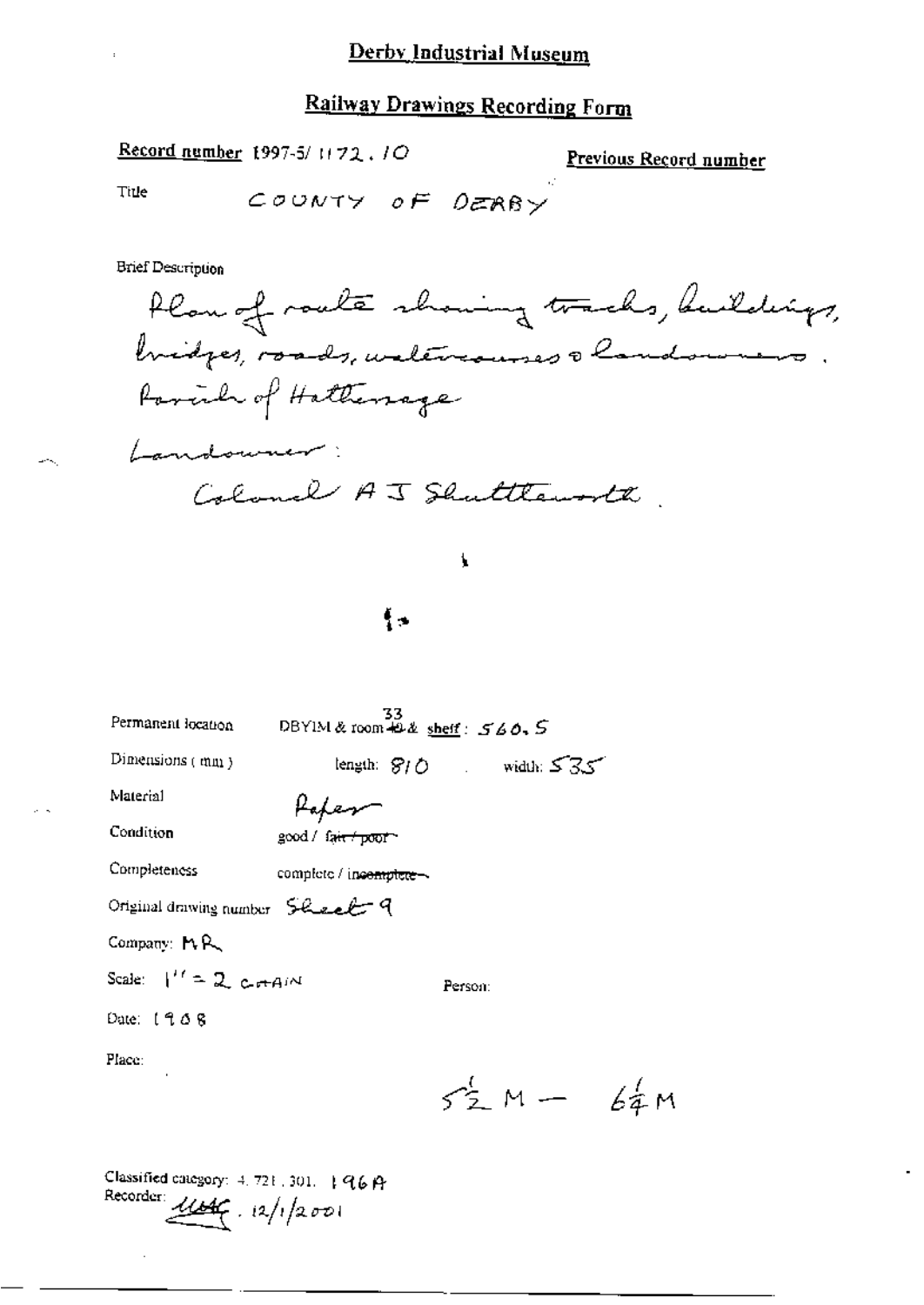## Railway Drawings Recording Form

Record number 1997-5/1172.11

Previous Record number

 $7<sub>M</sub>$ 

é.

 $\sim 10^{-1}$ 

Title

 $\ddot{\phantom{a}}$ 

COUNTY OF DERBY

**Brief Description** 

| Permanent location                                                                      | $\frac{33}{2}$<br>DBYIM & room #9 & <u>shelf</u> : 560.5 |             |              |
|-----------------------------------------------------------------------------------------|----------------------------------------------------------|-------------|--------------|
| Dimensions $(mn)$                                                                       | length: $S/O$                                            |             | width: $535$ |
| Material                                                                                | Hakes                                                    |             |              |
| Condition                                                                               | good / fa <del>ir / poor -</del>                         |             |              |
| Completeness                                                                            | complete / inc <del>omplete -</del>                      |             |              |
| Original drawing number $\mathcal{GL}_2$ of $O$                                         |                                                          |             |              |
| Company: MR                                                                             |                                                          |             |              |
| Scale: $1'' = 2$ compared                                                               |                                                          | Person:     |              |
| Date: 1908                                                                              |                                                          |             |              |
| Place:                                                                                  |                                                          |             |              |
| Hattersage                                                                              |                                                          | $64.$ M $-$ |              |
|                                                                                         |                                                          |             |              |
| Classified category: $4.721.301.$ ( $9.6$ $\uparrow$ -<br>Recorder: $11646$ , 12/1/2001 |                                                          |             |              |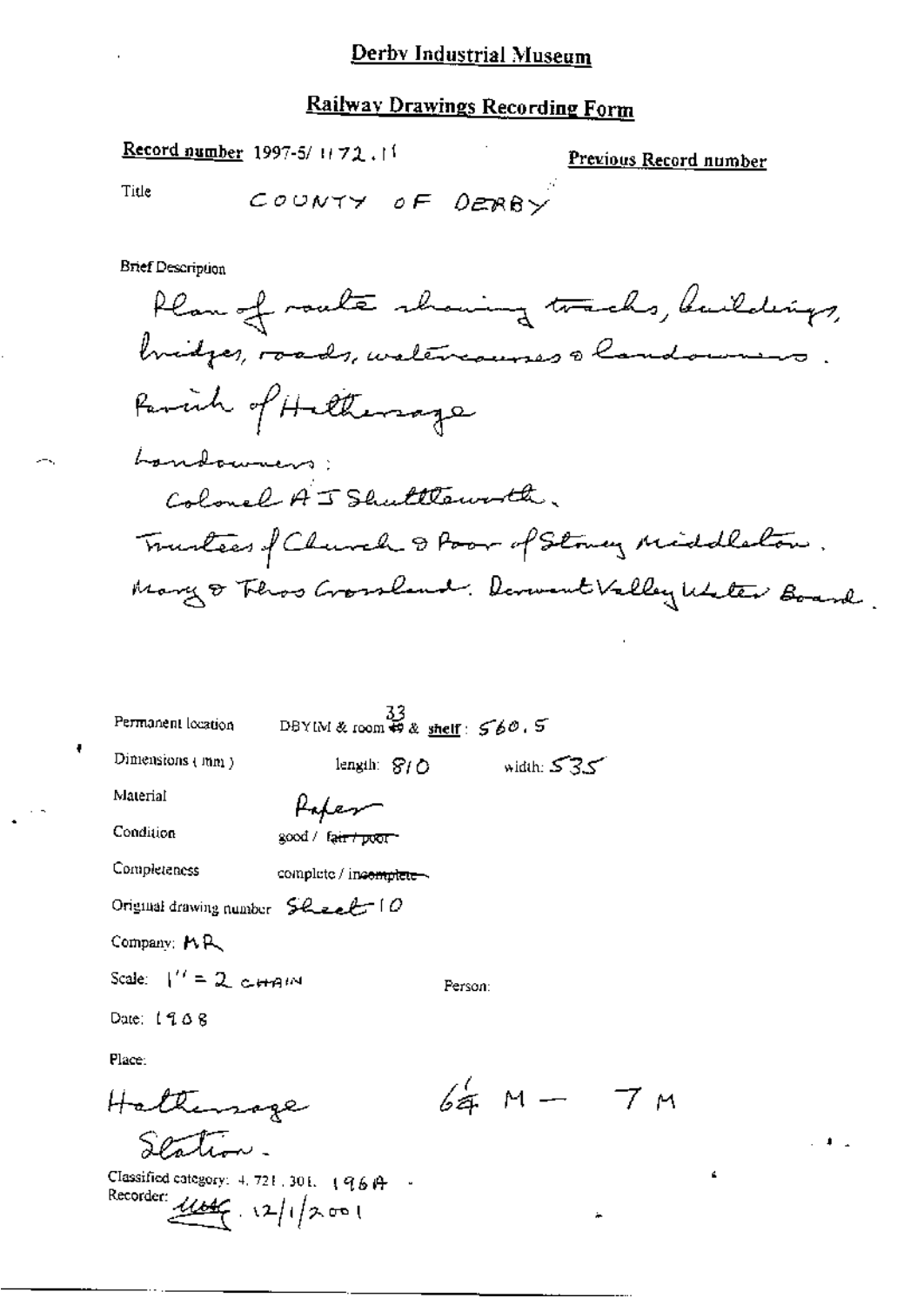## Railway Drawings Recording Form

Record number 1997-5/1172, 12

**Previous Record number** 

٠,

バミ

Title

COUNTY OF DERBY

**Brief Description** 

Plan of route sharing tracks, buildings, bridges, roads, waltercourses a landowners formule of Hollewage. Parish of Outseats (Formerly Hattersage) Landowners. Golonel AJ Shuttlaworld. Richard Child Christy o Co Ltd. Derwent Villey Walter Board. St Michaels Catholic Church. JW Broombead. Fred W Wilson. Robt H Coppo. DBYIM & room # & shelf:  $560.5$ Permanent location Dimensions (mm) width:  $535$ length:  $S1O$ Material Rofes Condition good / fair+poor Completeness complete / incomplete-Original drawing number 5 heeft 11 Company: MR Scale:  $\int^{\prime} = 2 \cosh n$ Person: Date: 1908 Place: Vactoria Wire  $7M - 24M$  $W_{\bm{\theta}}P_{\bm{\theta}}$ Classified category, 4, 721, 301, 196A Recorder:  $\frac{1}{2}$  12/1/2001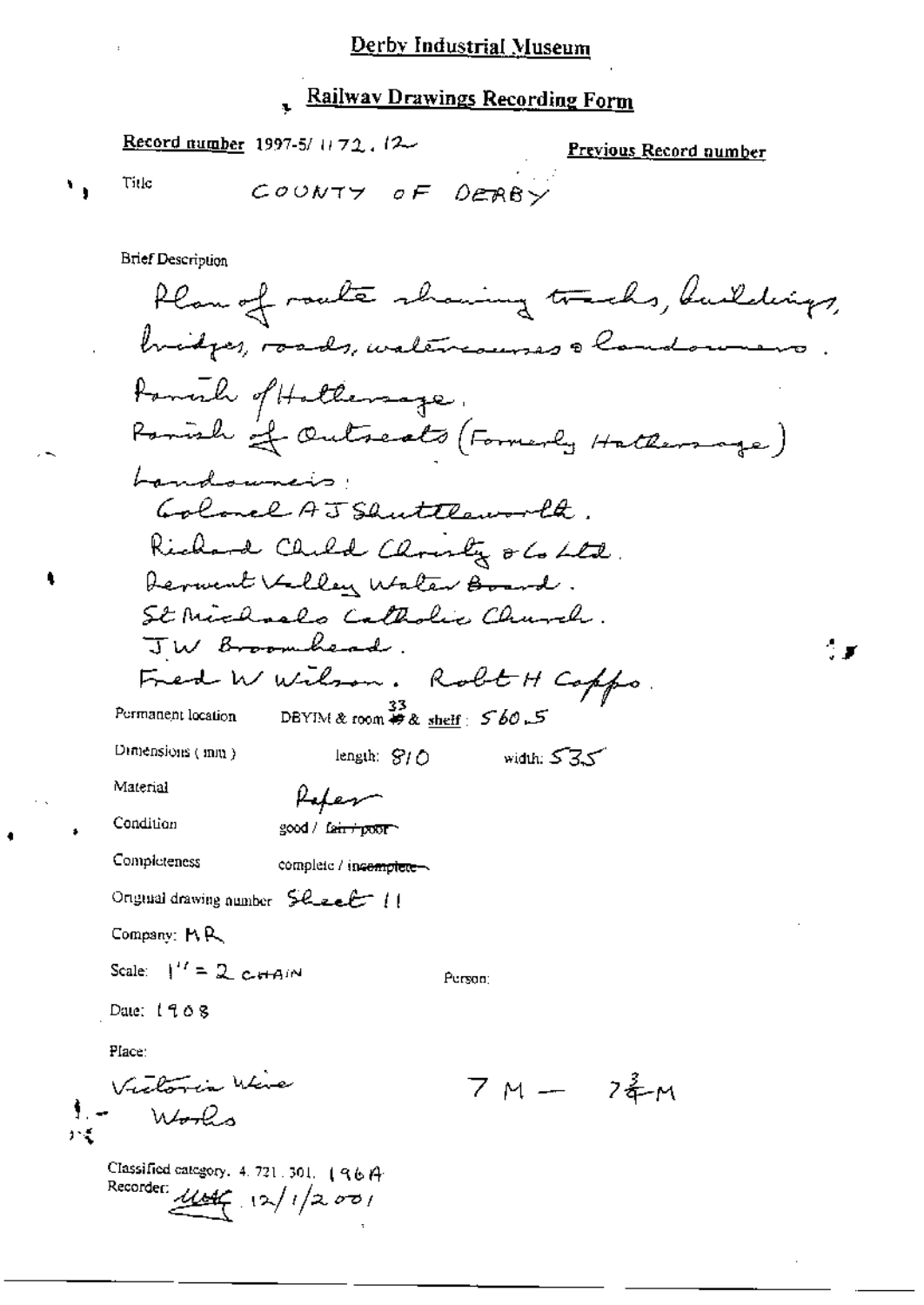Record number 1997-5/1172.13

Previous Record number

Title

ł

ŧ â

ł

l,

ŗ.

COUNTY OF DERBY

**Brief Description** 

 $\mathbf{I}$ 

| Permanent location                                        | $\begin{array}{c} \text{33} \\ \text{DBYIM & \text{room} \text{ # } \& \text{ sheif}; \text{S} \& \text{0} \\ \end{array} \text{.}$ |               |                                                    |  |
|-----------------------------------------------------------|-------------------------------------------------------------------------------------------------------------------------------------|---------------|----------------------------------------------------|--|
| Dimensions $(\text{mm})$                                  |                                                                                                                                     | length: $S/O$ | width: $535$                                       |  |
| Material                                                  |                                                                                                                                     |               |                                                    |  |
| Condition                                                 | good / fa <del>ir / poo</del> r-                                                                                                    |               |                                                    |  |
| Completeness                                              | complete / incomplete ~                                                                                                             |               |                                                    |  |
| Original drawing number $\mathsf{S}\mathcal{C}$ vect $12$ |                                                                                                                                     |               |                                                    |  |
| Company: P.R.                                             |                                                                                                                                     |               |                                                    |  |
| Scale: $1'' = 2$ chain                                    |                                                                                                                                     | Person:       |                                                    |  |
| Date: $1908$                                              |                                                                                                                                     |               |                                                    |  |
| Place:                                                    |                                                                                                                                     |               |                                                    |  |
|                                                           |                                                                                                                                     |               | $7\frac{3}{7}$ M $-$ 8 <sup>1</sup> / <sub>2</sub> |  |

Classified category: 4, 721, 301, 1960 Recorder  $u = 1/12001$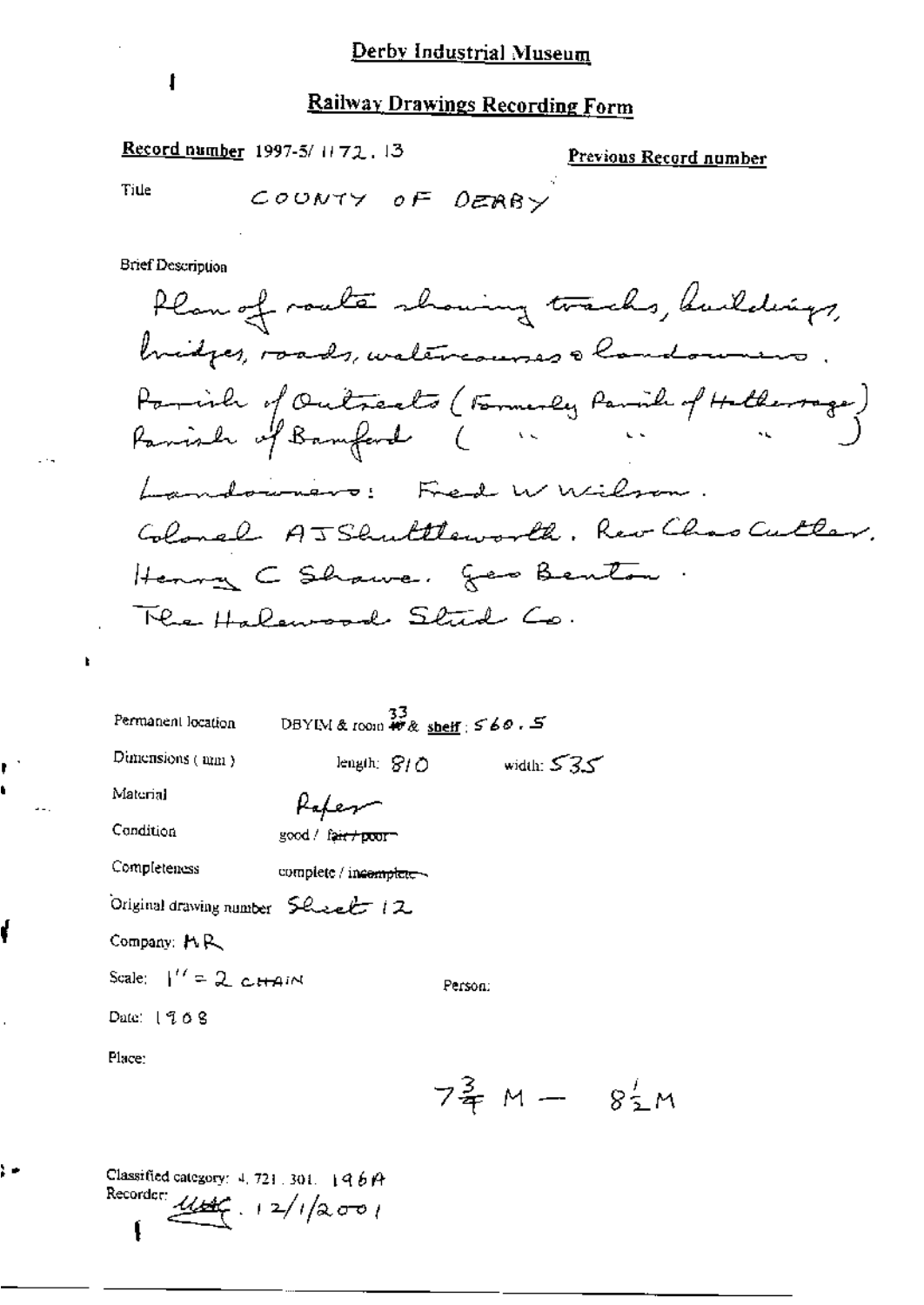### **Railway Drawings Recording Form**

Record number 1997-5/1172.14-

Previous Record number

Title

COUNTY OF DERBY

**Brief Description** 

Plan of roaks showing tracks, buildings, bridges, roads, watercourses a landowners. Parvil of Banford (Formerly Rich of Hothersoge).<br>Parvil of Florinkill ( ... ... Hope). Londonners George Benton. The Halewood Stud Co. Halturing obistrate gos colle. WCMoore. Chas Steslie. John Wilson. Chas Greaves. Colonal Leslie.

Sunction to D.V. Weter Works. DBYIM & coom  $\overset{33}{\cancel{5}}$  & shelf :  $\cancel{560.5}$ Permanent location Dimensions  $(mn)$ length:  $S/O$ width:  $535$ 

Material

Condition

Completeness

Paker good / fair / poor

complete / incernplete ~

Original drawing number  $52$   $-13$ 

Company: MR

Scale:  $1'' = 2$  cHAIN

Date:  $1908$ 

Place:

Bankord

Classified category: 4, 721, 301, 196A. Recorder:  $\frac{1}{1000}$  .  $12/1/2001$ 

 $8\frac{1}{2}M - 9\frac{1}{4}M$ 

Ń,

ł

Person;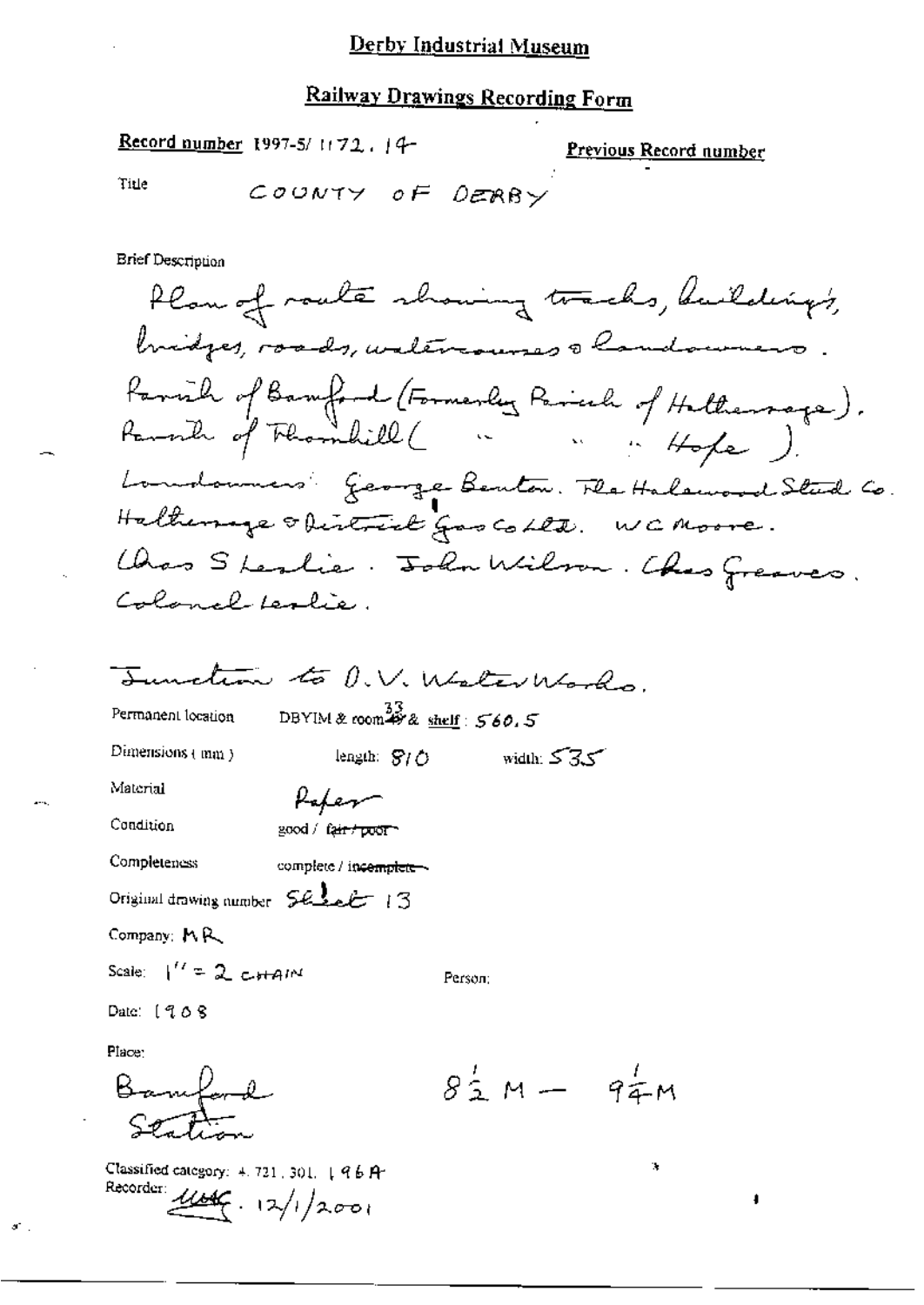Record number 1997-5/1172.15

Previous Record number

Žк,

Title

COUNTY OF DERBY

**Brief Description** 

Classified category:  $4.721, 301, 19.6$  Pr Recorder:  $11/2001$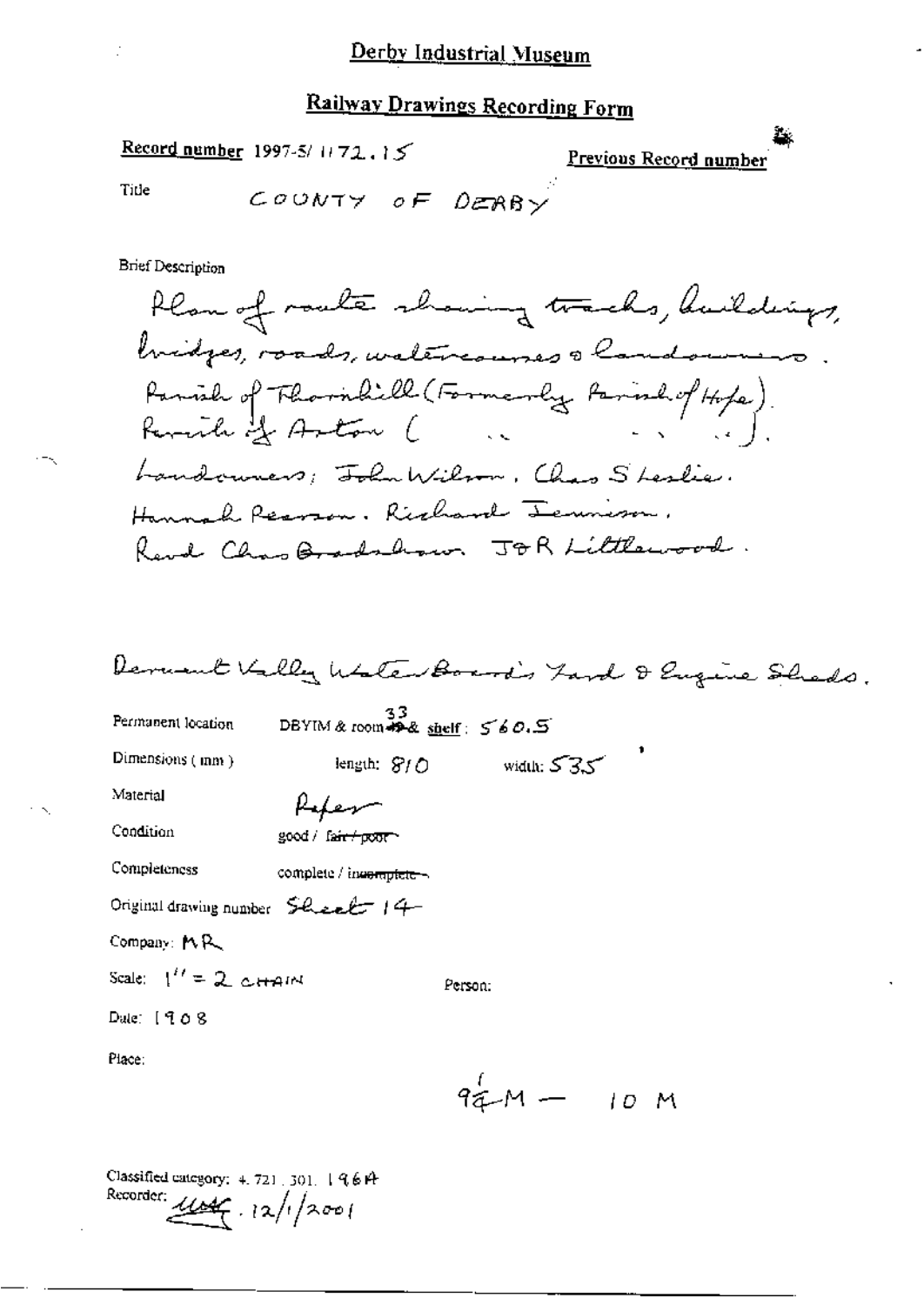#### Railway Drawings Recording Form

Record number 1997-5/1172.16

Previous Record number

Title

COUNTY OF DERBY

**Brief Description** 

Plan of route showing tracks, buildings, hidges, roads, waltercourses & handoumers. Parish of Arton (Formarly Parish of Hope). Parcile of Hope.<br>Londounero: 50R Littlouve d. Clarles Sterlie. RHALL, Edward Firth, Rev JB Nodder. Governors of Joan Montais Charity. Anne Egre: SD Grandidge.

33<br>DBYEM & room #\* & shelf:  $560.5$ 

length:  $S/O$ 

Permanent location Dimensions (mm)

 $width: 535$ 

Person:

 $10 M - 10$   $\frac{2}{3} M$ 

Material

fater

Condition

good / fair+poor

Completeness complete / incomplete -

Original drawing number Sheet 15

Company: MR

Scale:  $1'' = 2$  c-H-AM

Date: 1908

Place:

 $Hof$ a

Classified category: 4, 721, 301, 19614 Recorder:  $\frac{1}{4}$ , 12/1/2001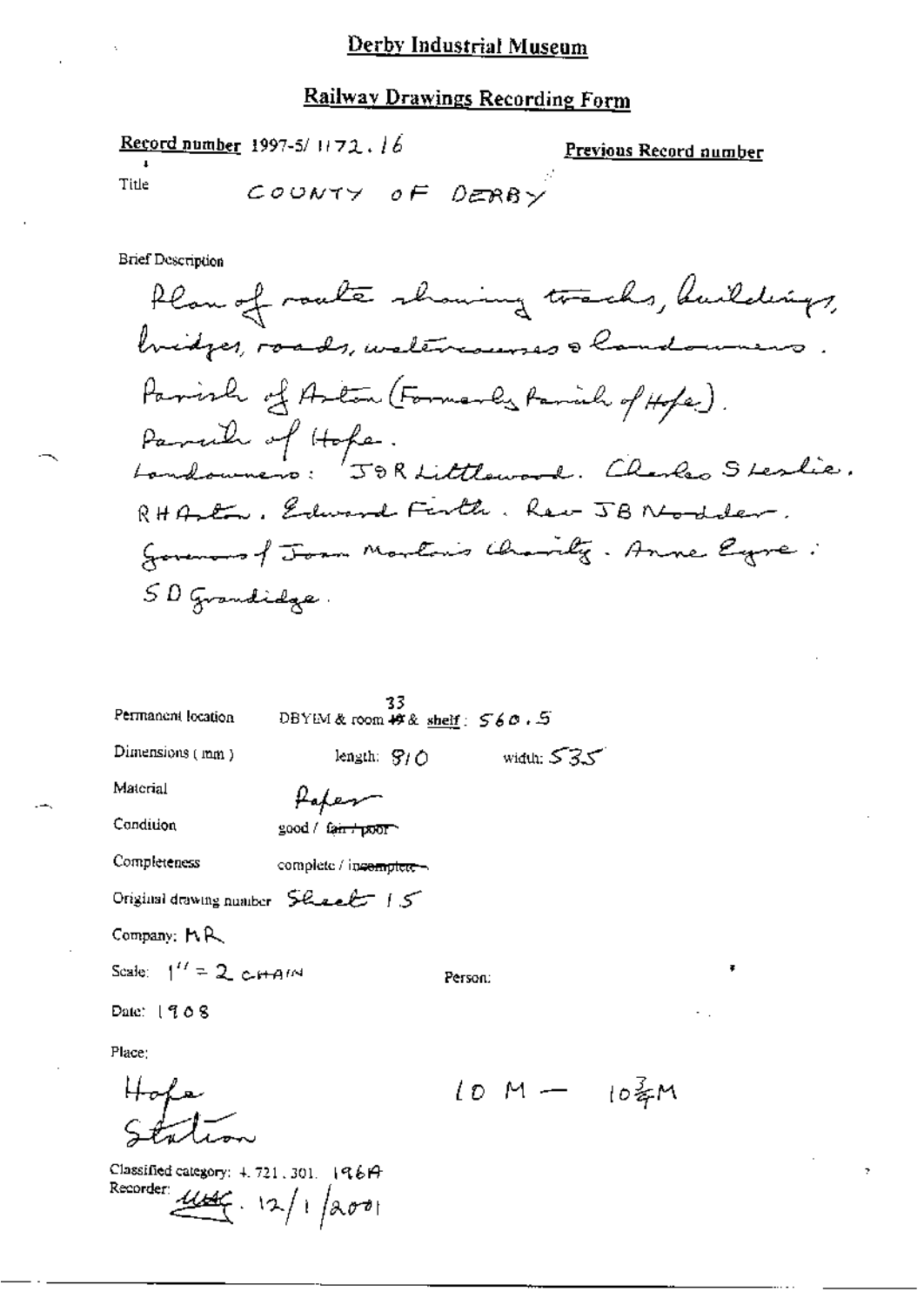### **Railway Drawings Recording Form**

 $HOPE$ 

Record number 1997-5/357

Previous Record number HRP132/401

Title

**Brief Description** 

Plan showing Station Approved Road and occupation road at Hope ration.

| Permanent location      | DBYIM & room 49 & shelf: $\overline{74}$             |                                      |  |
|-------------------------|------------------------------------------------------|--------------------------------------|--|
| Dimensions (mm)         | length: $g'$   O                                     | width: $660$                         |  |
| Material                | Paperonfolsic                                        |                                      |  |
| Condition               | good / fair / poor-                                  |                                      |  |
| Completeness            | complete / incomplete-                               |                                      |  |
|                         | Original drawing number $\underline{XVI}$ , 4-6, 607 |                                      |  |
| Company: $M$ R          |                                                      |                                      |  |
| Scale: $1'' = 40$ FEE T |                                                      | Person: $w \in \mathcal{R}$ rddlough |  |
| Date: Dee $22,1896$     |                                                      |                                      |  |
| Place:                  |                                                      |                                      |  |
| Hofe                    |                                                      |                                      |  |

Classified category: 4.721.301.  $\overline{189}$   $\overline{196}$   $\overline{4}$ Recorder:  $\mu$ the  $\frac{1}{3}/\frac{2}{9}$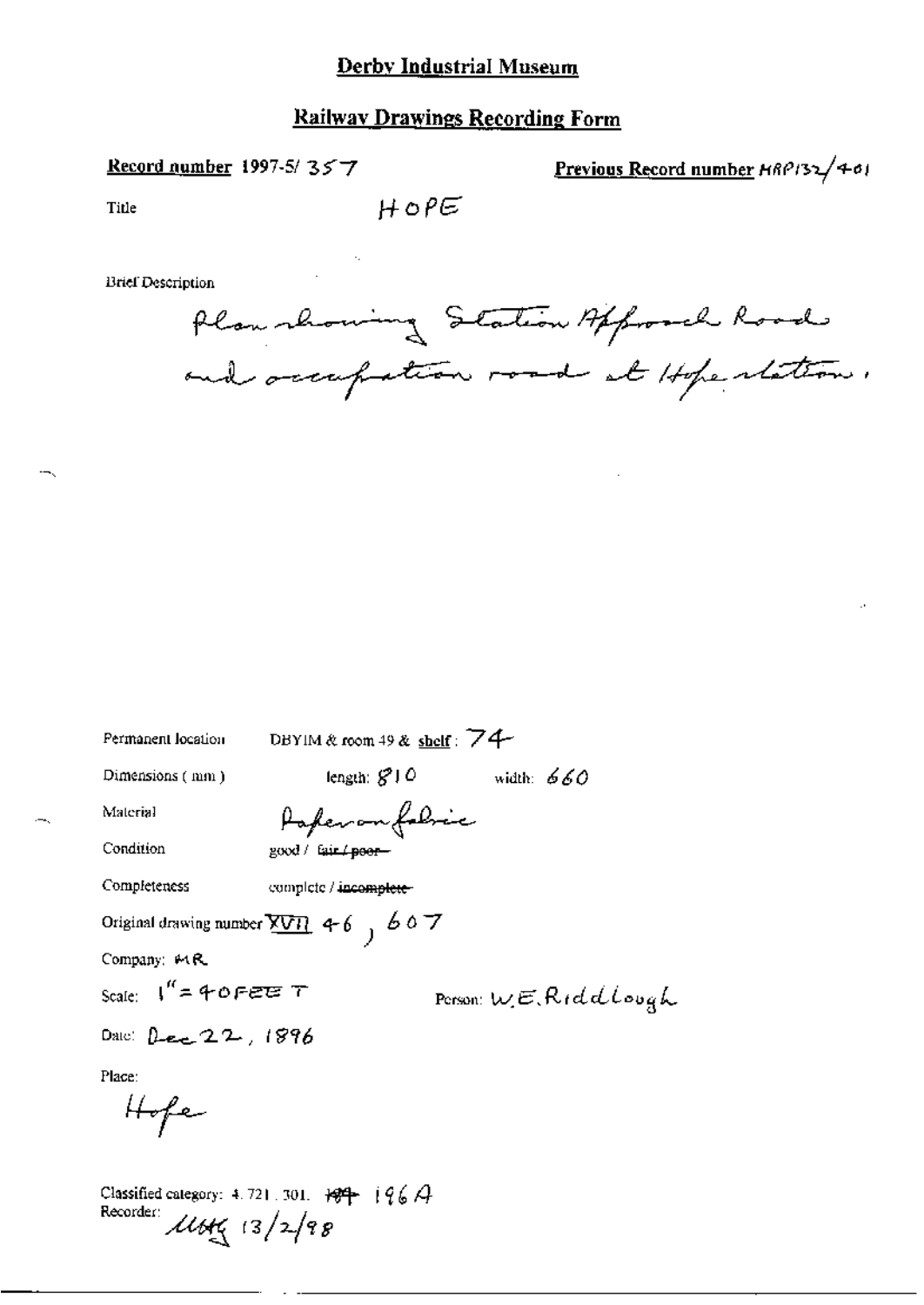Record number 1997-5/1172, 17

Previous Record number

đ,

 $\mathbf{I}$ 

**Title** 

COUNTY OF DERBY

**Brief Description** 

Plan of roaks showing tracks, buildings, bridges, roads, watercourses a landowner Parish of Hope. Landwinners: Trusmells Brewery Co. Edward Firth. MG Middleton, W Bourden. Jusin. to George Hall.

| Permanent location               | 33<br>DBYIM & room \$ & shelf: 560.5 |         |              |      |
|----------------------------------|--------------------------------------|---------|--------------|------|
| Dimensions (mm)                  | length: $S/O$                        |         | width: $535$ |      |
| Material                         |                                      |         |              |      |
| Condition                        | good / fa <del>ir / poor</del>       |         |              |      |
| Completeness                     | complete / incomplete-               |         |              |      |
| Original drawing number Sheet 16 |                                      |         |              |      |
| Company: MR                      |                                      |         |              |      |
| Scale: $1'' = 2$ c-HAIN          |                                      | Person: |              |      |
| Date: 1908                       |                                      |         |              |      |
| Place:                           |                                      |         |              |      |
|                                  |                                      |         | 10룍 M —      | 112M |
|                                  |                                      |         |              |      |

Classified category:  $4.721.301.196A$ Recorder:  $4447 \cdot 12/12001$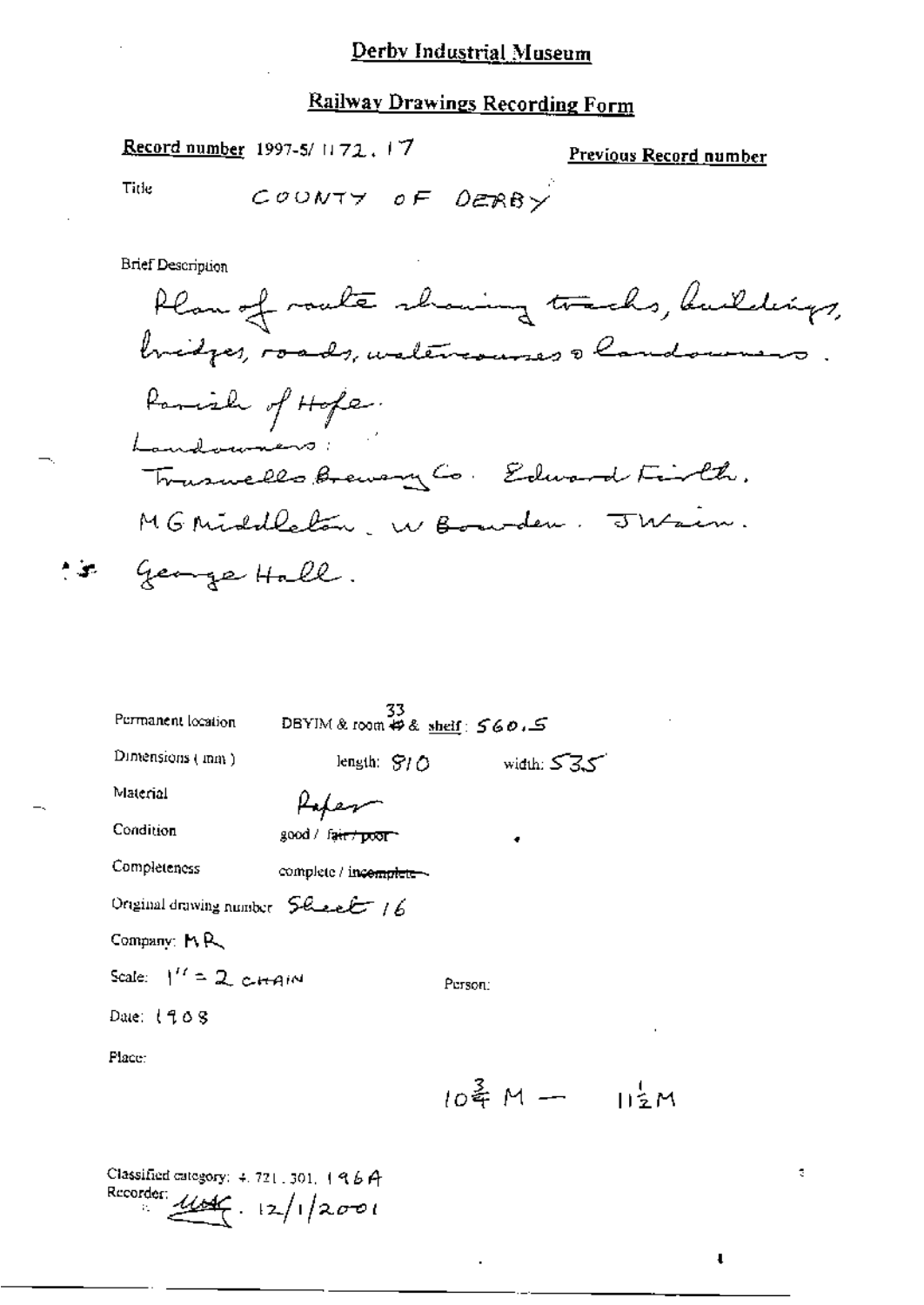$\mathcal{L}$ 

Record number 1997-5/1172.18

Previous Record number

Title

COUNTY OF DERBY

**Brief Description** 

| Permanent location                                     | DBYIM & room 43 & shelf: $560.5$ |         |                 |  |
|--------------------------------------------------------|----------------------------------|---------|-----------------|--|
| Dimensions $\{m_{11}\}$                                | length: SI∩                      |         | width: 535      |  |
| Material                                               |                                  |         |                 |  |
| Condition                                              | good / fa <del>ir / poor -</del> |         |                 |  |
| Completeness                                           | complete / incemplete-           |         |                 |  |
| Original drawing number $\mathcal{L}_{\text{back}}$ 17 |                                  |         |                 |  |
| Company: MR                                            |                                  |         |                 |  |
| Scale: $1^{\prime\prime} = 2$ crain                    |                                  | Person: |                 |  |
| Date: 1908                                             |                                  |         |                 |  |
| Place:                                                 | $\mathbf{h} = \mathbf{h}$        |         |                 |  |
|                                                        |                                  |         | $112 M - 124 M$ |  |
|                                                        |                                  |         |                 |  |

Classified category:  $4-721$ , 301.  $1969$ Recorder  $\mu *$   $(3/1200)$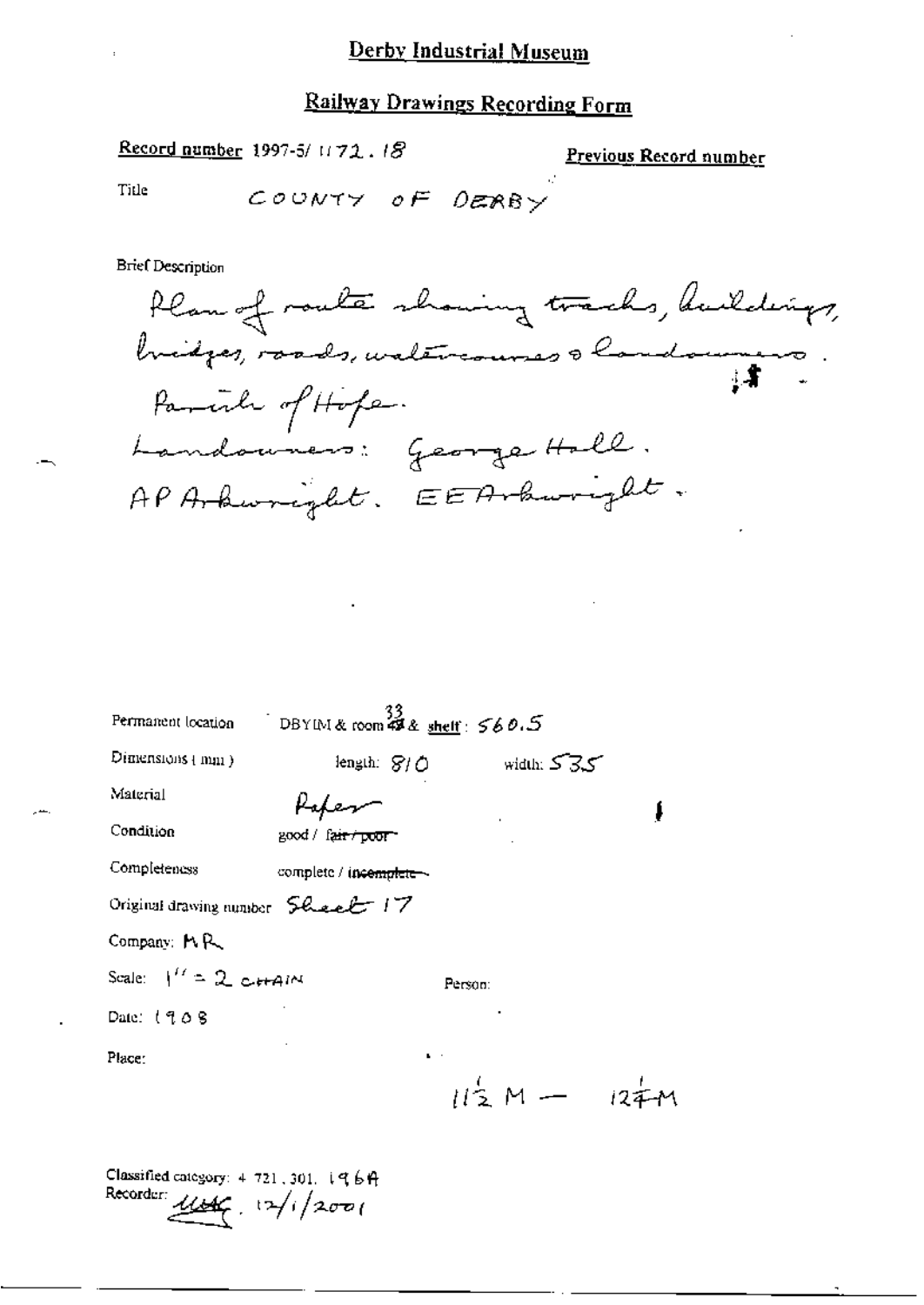#### Railway Drawings Recording Form

Record number 1997-5/ $1.72$ ,  $19$ 

Previous Record number

Title

COUNTY OF DERRY

**Brief Description** 

Plan of route showing tracks, buildings, bridges, roads, watercourses a landowners Parrill Jeffe.<br>Parrill Jedole (Formerly Parril of Cartleton). Landowners: APArkwright. JHBennett. EEArkwright. WHGBagshowe. BTBagshows. Dale of Reventline. River Noe. 33<br>DBYIM&room #9& shelf: 560.5 Permanent location Dimensions (mm) length:  $810$  width:  $535$ Material felem Condition good / fair / poor Completeness complete / incomplete-Original drawing number Sheet 18 Company: MR Scale:  $1'' = 2$  chain Person: Date: 1908 Place:  $124M$ Normans Farm. 13 M Classified category: 4, 721, 301,  $196A$ Recorder:  $\frac{1}{4}$   $(2)/1$   $(2001)$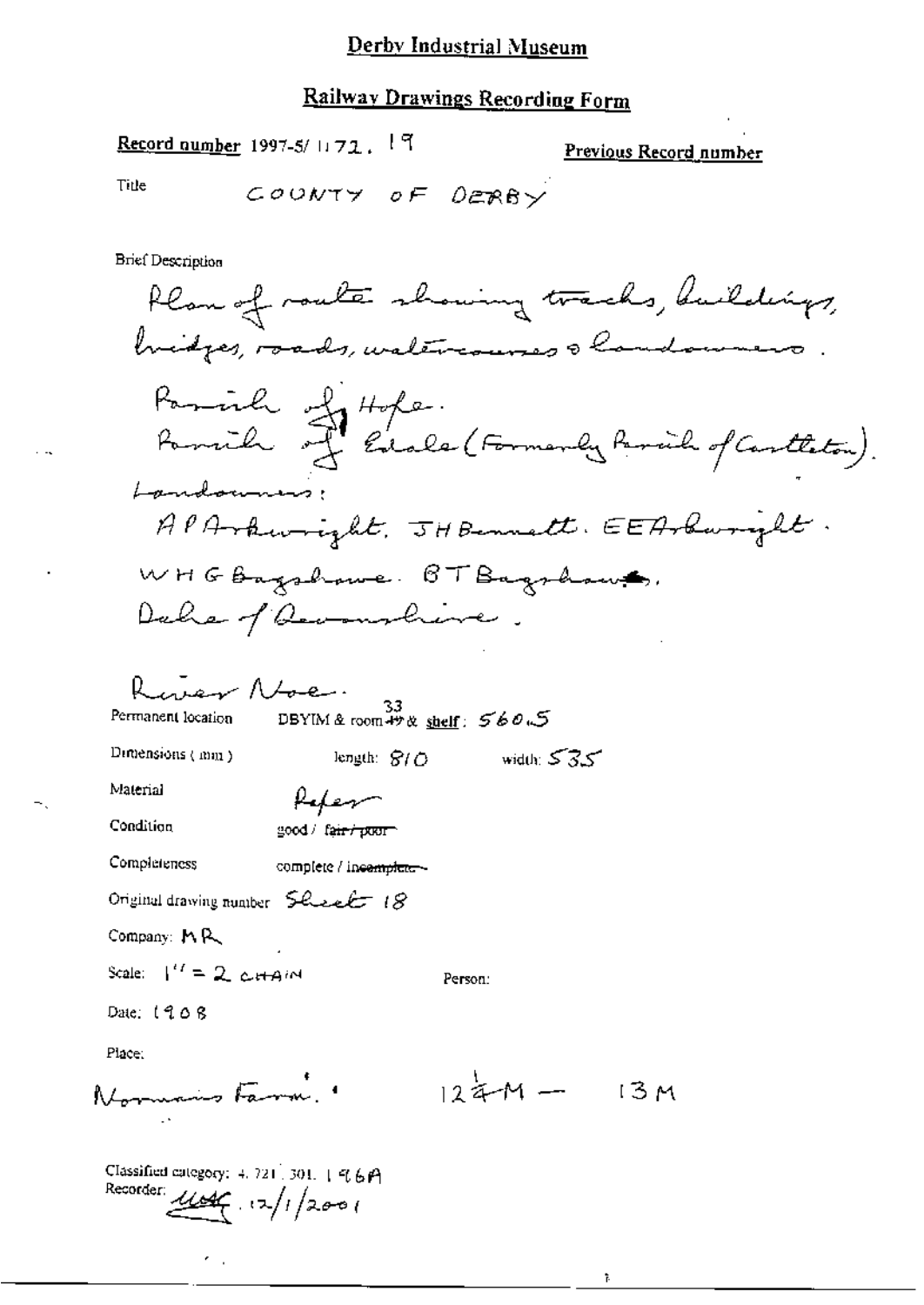### Railway Drawings Recording Form

Record number 1997-5/1172, 20

Previous Record number

Title

COUNTY OF DERBY

**Brief Description** 

Plan of roaks showing tracks, buildings, bridges, roads, waltercourses a landowners Parish of Edale (Formerly Parish of Cartleton). Landonning Duke of Devoushine WHGBagshouse.

| rear Nace.                              |                                           |                |  |
|-----------------------------------------|-------------------------------------------|----------------|--|
| Permanent location                      | $33$<br>DBYIM & room $49x$ shelf: $560.5$ |                |  |
| Dimensions $(mn)$                       | lengih: $S/D$                             | width: $535$   |  |
| Material                                |                                           |                |  |
| Condition                               | good / fa <del>ir / poo</del> r           |                |  |
| Completeness                            | complete / incomplete ~~                  |                |  |
| Original drawing number $52$ exact $19$ |                                           |                |  |
| Company: $M$ $R$                        |                                           |                |  |
| Scale: $1'' = 2$ CHAIN                  |                                           | Person:        |  |
| Date: $1909$                            |                                           |                |  |
| Place:                                  |                                           |                |  |
|                                         |                                           | $13 M - 134 M$ |  |
|                                         |                                           |                |  |
|                                         |                                           |                |  |

Classified category:  $4, 721, 301, 196A$ Recorder:  $\frac{1}{4}$   $12/(200)$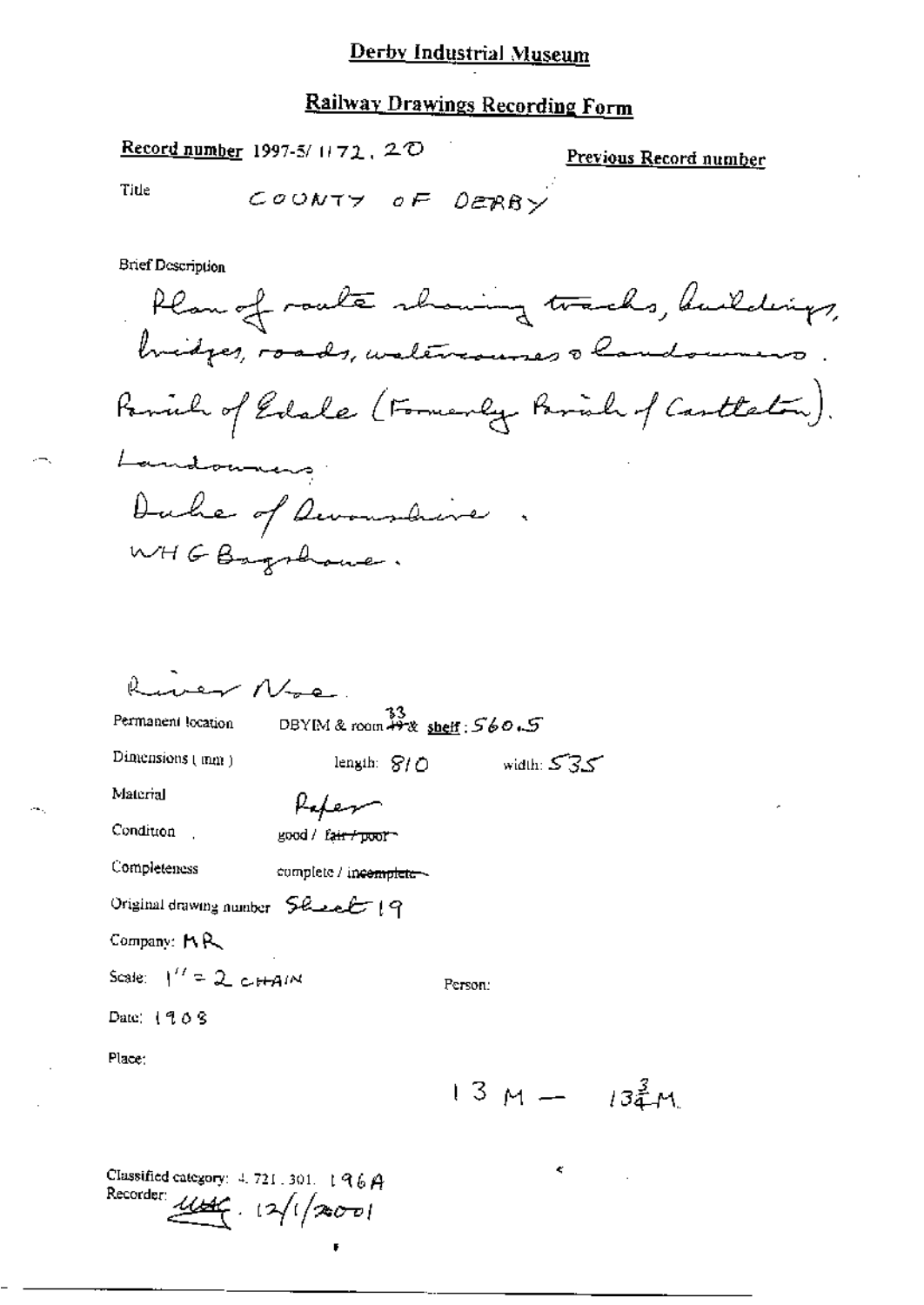$\frac{\text{Record number}}{\text{Number}}$  (997-5/1172, 2.1)

Previous Record number

Title

COUNTY OF DERRY

**Brief Description** 

Plan of route shaming tracks, buildings, buidges, roads, watercommes & londowners Parish of Edale (Formanly Parish of Carlleton) Landowners! laber of Duconshine. L Christie. TRoubottom

33<br>DBYIM & room #2 & shelf:  $560.5$ Permanent location length;  $S/O$  width:  $S3S$ Dimensions  $(mn)$ Material Paper Condition good / fair / poor Completeness complete / incomptere-Original drawing number Sheet 20 Company: MR Scale:  $1'' = 2 \text{ cm}$ Person: Date. 1908 Place:  $13\frac{3}{4}M - 14\frac{1}{2}M$ 

Classified category:  $+ 721$ , 301,  $+ 96$  ff Recorder:  $446.12/1/2001$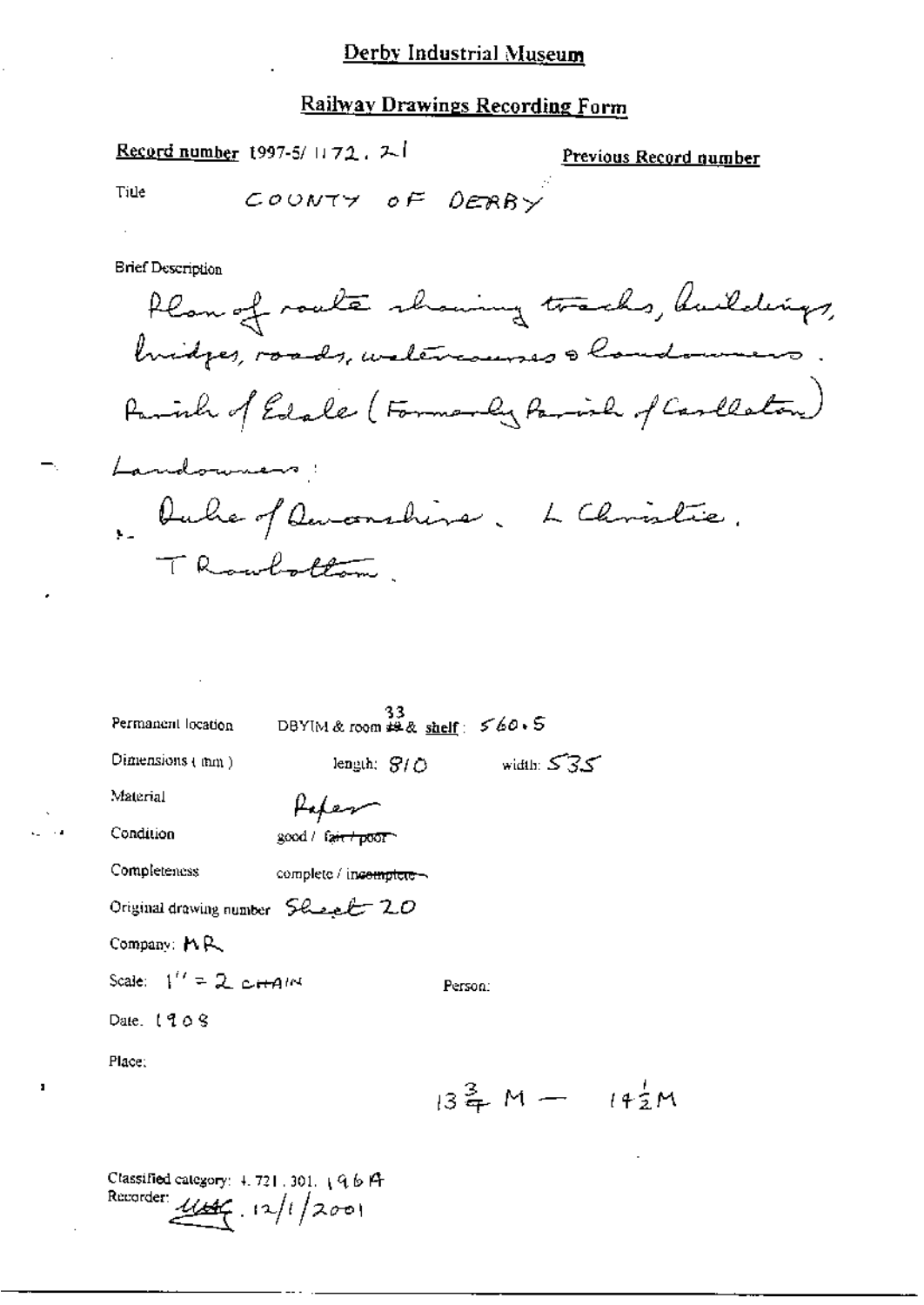#### **Railway Drawings Recording Form**

Record number 1997-5/1172, 22-

Previous Record number

Title

COUNTY OF DERBY

Brief Description

Plan of roate showing tracks, buildings, bridges, roads, weletrannes & handoumers. Famish of Edale (Formerly Parishof Castleton) Landsumers LChristie. Tfee. J Toylors FThombay. WNL Champion. Rev J lales. GW Shirt & J Proctor

 $33$ <br>DBYIM & room  $49$  & sheif:  $560.5$ Permanent location Dimensions (mm) length;  $\mathcal{G}/\mathcal{O}$  width;  $\mathcal{S}3\mathcal{S}$ Material Paker Condition good / fair+poor~ Completeness complete / incomplete-Original drawing number 5 heart 21 Company: MR Scale:  $1^{\prime\prime} = 2$  c-HAIN Person: Date: 1908

Place:

ŧ

 $143M - 154M$ 

Classified category:  $4, 721, 501, 19, 6$  A Recorder:  $\frac{1}{2}$   $\sqrt{2}/200$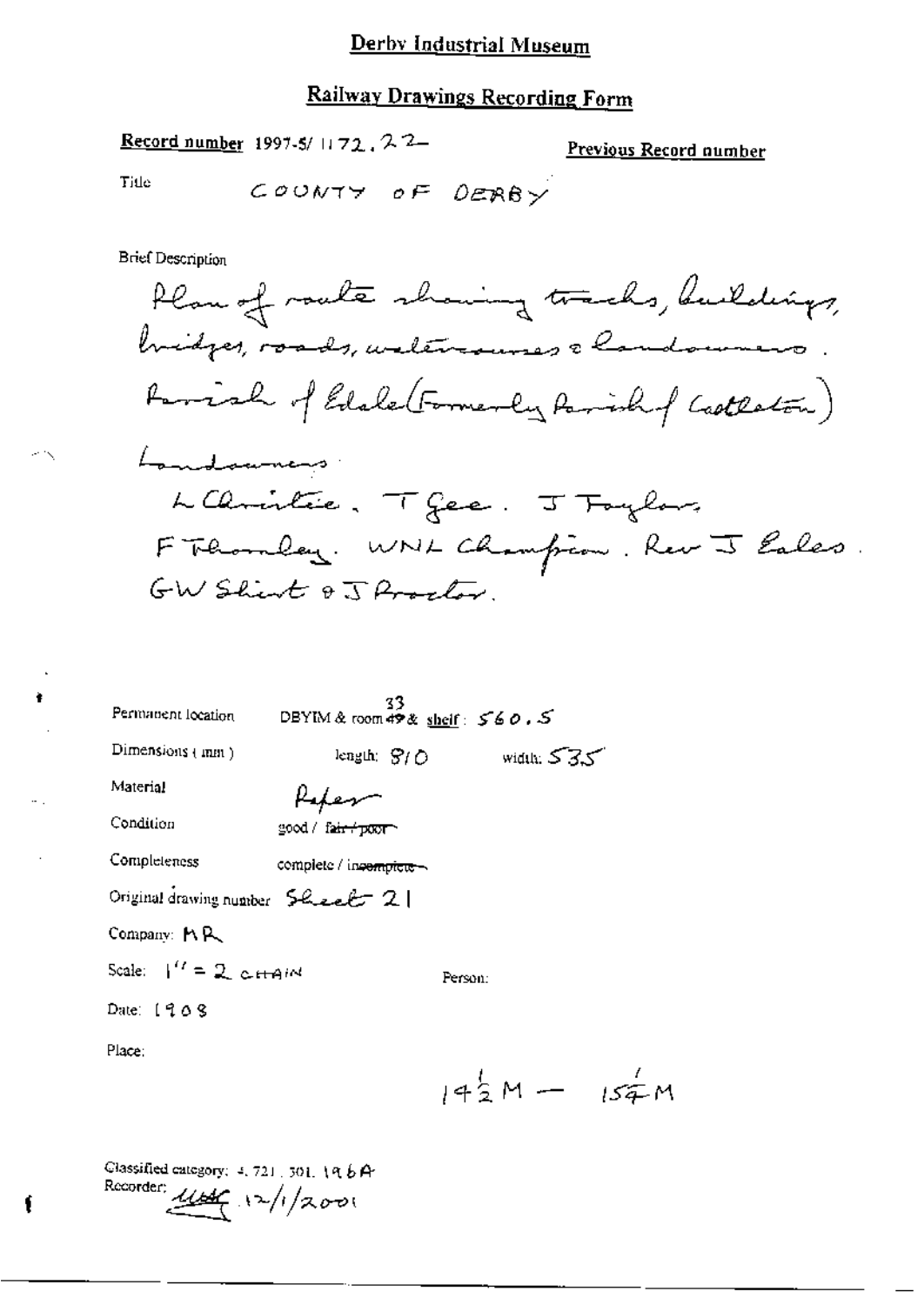#### **Railway Drawings Recording Form**

Record number 1997-5/1172, 23

Previous Record number

Title

COUNTY OF DERRY

**Brief Description** 

Plan of roaks showing tracks, buildings, bridges, roads, walercourses a landowners Parish of Edale (Formerly Parish of Castleton) Landowners: Rev J Eales. GWShirt & J Proctor. WNL Champion. JM Champion. Nicholas Tym. Tranlees of E Boundaries Charity. Thomas Corrington. Mary Kemhaw.

DBYIM & room  $\frac{33}{42}$ & shelf: 560.5 Permanent location Dimensions (mm) ستان width: کہ length:  $810$ Material Peter Condition good / fair / poor Completeness complete / incomplete ~~ Original drawing number  $\mathcal{L}$  exects 22 Company: MR Scale:  $1'' = 2$  capital Person: Date: 1908 Place:  $154M - 16M$ Edale Station

Classified category:  $4.721.301.196$   $\theta$ Recorder:  $\frac{1}{4}$  12/1/2001

 $\mathbf{x}$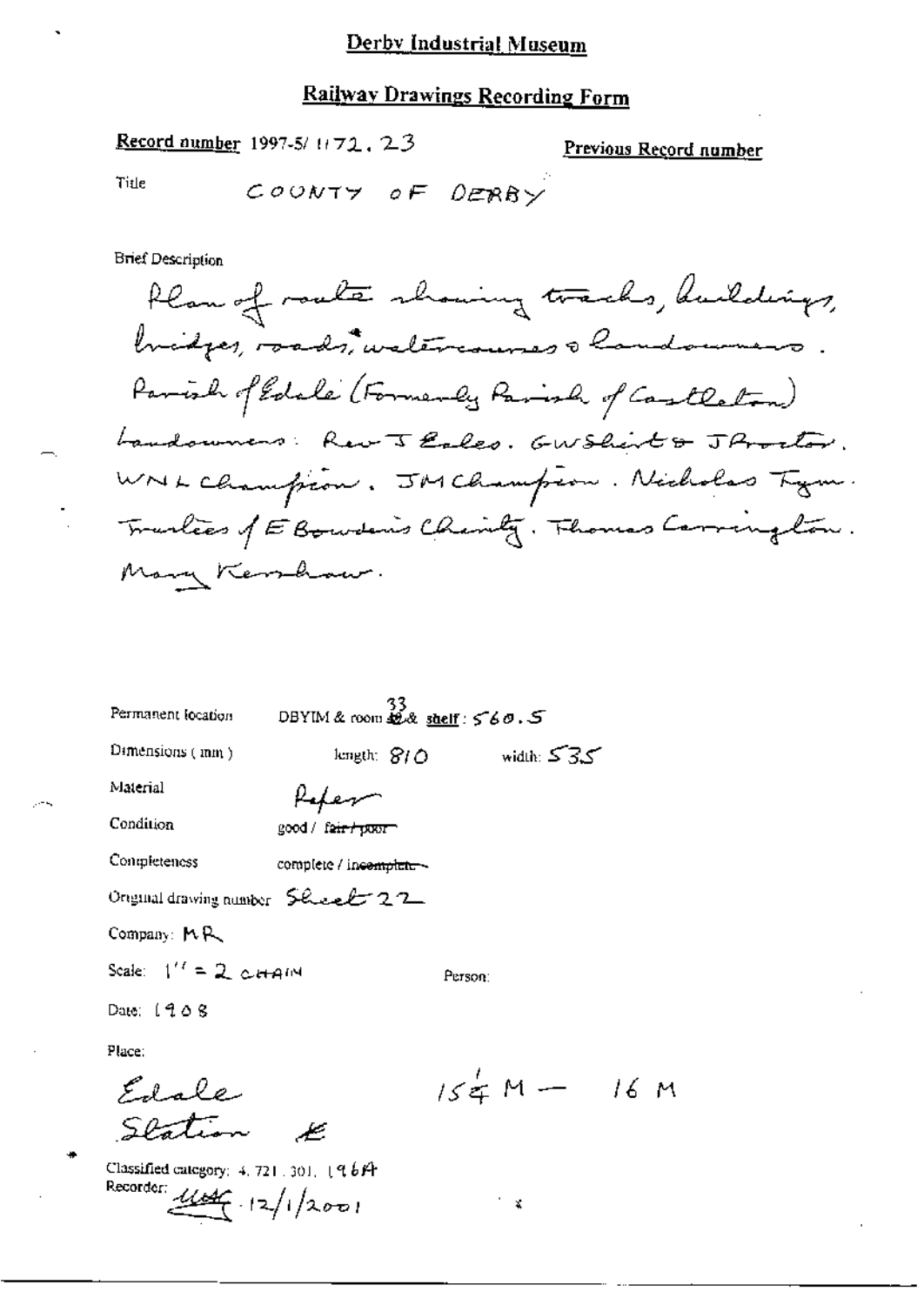## Railway Drawings Recording Form

Record number 1997-5/1172.24

Previous Record number

Title

COUNTY OF DERBY

**Brief Description** 

| Permanent location                | $33$<br>DBYIM & room $\overset{33}{\bullet}$ & shelf : 560.5 |         |              |                      |
|-----------------------------------|--------------------------------------------------------------|---------|--------------|----------------------|
| Dimensions $(mn)$                 | length: $S/O$                                                |         | width: $535$ |                      |
| Material                          |                                                              |         |              |                      |
| Condition                         | good/ fa <del>ir/poor</del>                                  |         |              |                      |
| Completeness                      | complete / incomplete -                                      |         |              |                      |
| Original drawing number 5healt 23 |                                                              |         |              |                      |
| Company: MR                       |                                                              |         |              |                      |
| Scale: $1'' = 2$ c-HAM            |                                                              | Person: |              |                      |
| Date: $1408$                      |                                                              |         |              |                      |
| Place:                            |                                                              |         |              |                      |
|                                   |                                                              |         | $16 M -$     | $16\frac{5}{9}$<br>M |

Classified category: 4.721.501.  $(964$ <br>Recorder:  $\frac{11646}{100}$ 

Funnel Eard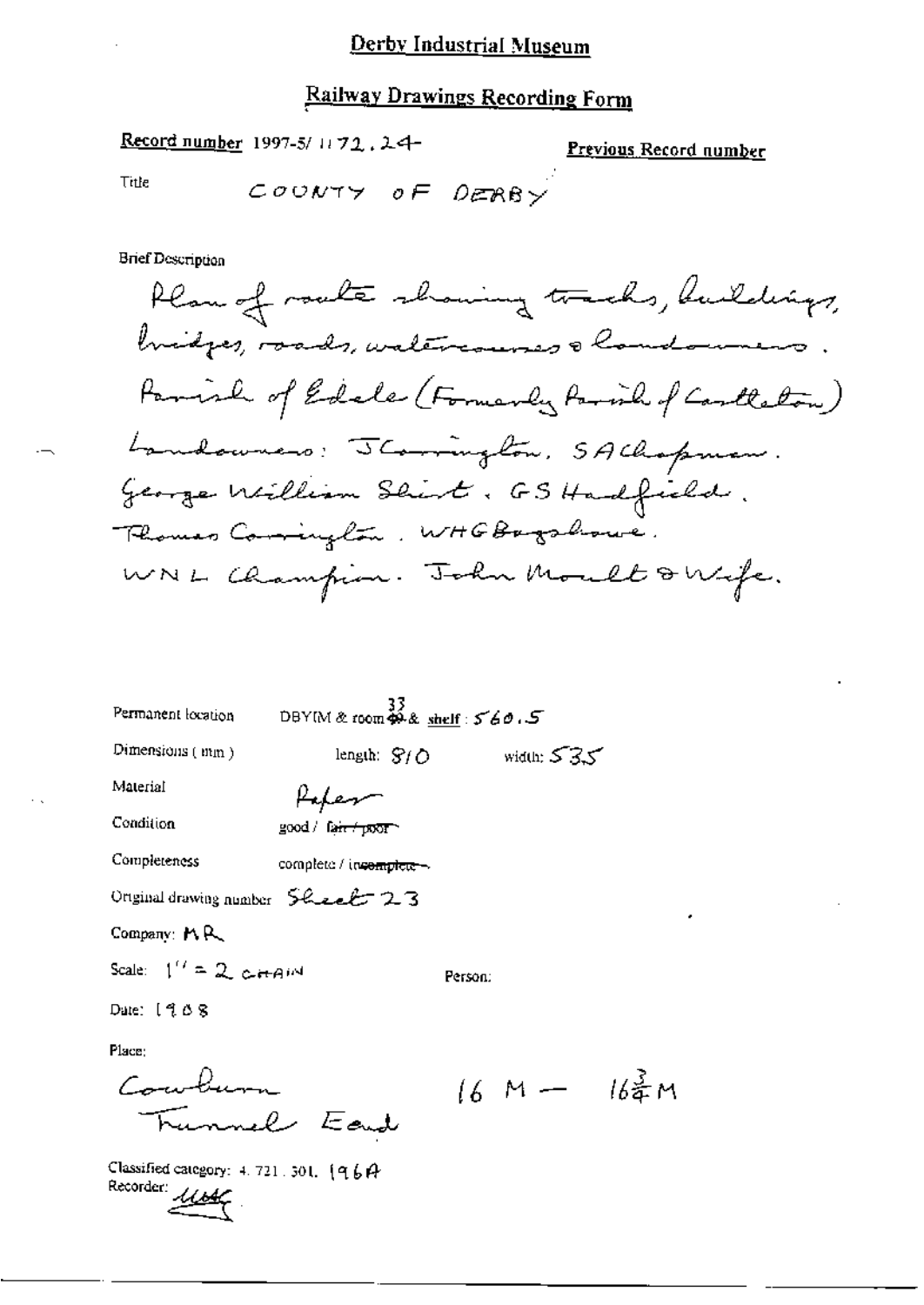Record number 1997-5/1172.25

<u>Previous Record number</u>

 $17\frac{1}{2}M$ 

Tide

÷,

 $\sim$   $\sim$  .

COUNTY OF DERBY

**Brief Description** 

| Permanent location                                                        | 33<br>DBYIM&room <i>#&amp;</i> sheif: 560.5 |                                                                                     |
|---------------------------------------------------------------------------|---------------------------------------------|-------------------------------------------------------------------------------------|
| Dimensions $(mn)$                                                         |                                             | length: $\mathcal{B}$ / $\bigcirc$ width: $\mathcal{S}$ $\mathcal{S}$ $\mathcal{S}$ |
| Material                                                                  | Hapen                                       |                                                                                     |
| Condition                                                                 | good / fair / poor                          |                                                                                     |
| Completeness                                                              | complete / incomplete ~                     |                                                                                     |
| Original drawing number $\mathcal{L}$ and $\mathcal{L}$ and $\mathcal{L}$ |                                             |                                                                                     |
| Company: MR                                                               |                                             |                                                                                     |
| Scale: $1'' = 2$ c-HAIM                                                   |                                             | Person:                                                                             |
| Date: 1908                                                                |                                             |                                                                                     |
| Place:                                                                    |                                             |                                                                                     |
| Cowhum                                                                    |                                             | 16.奇M—                                                                              |
| Tunnel                                                                    |                                             |                                                                                     |

Classified category: 4, 721, 301.  $(96A$ <br>Recorder:  $\angle$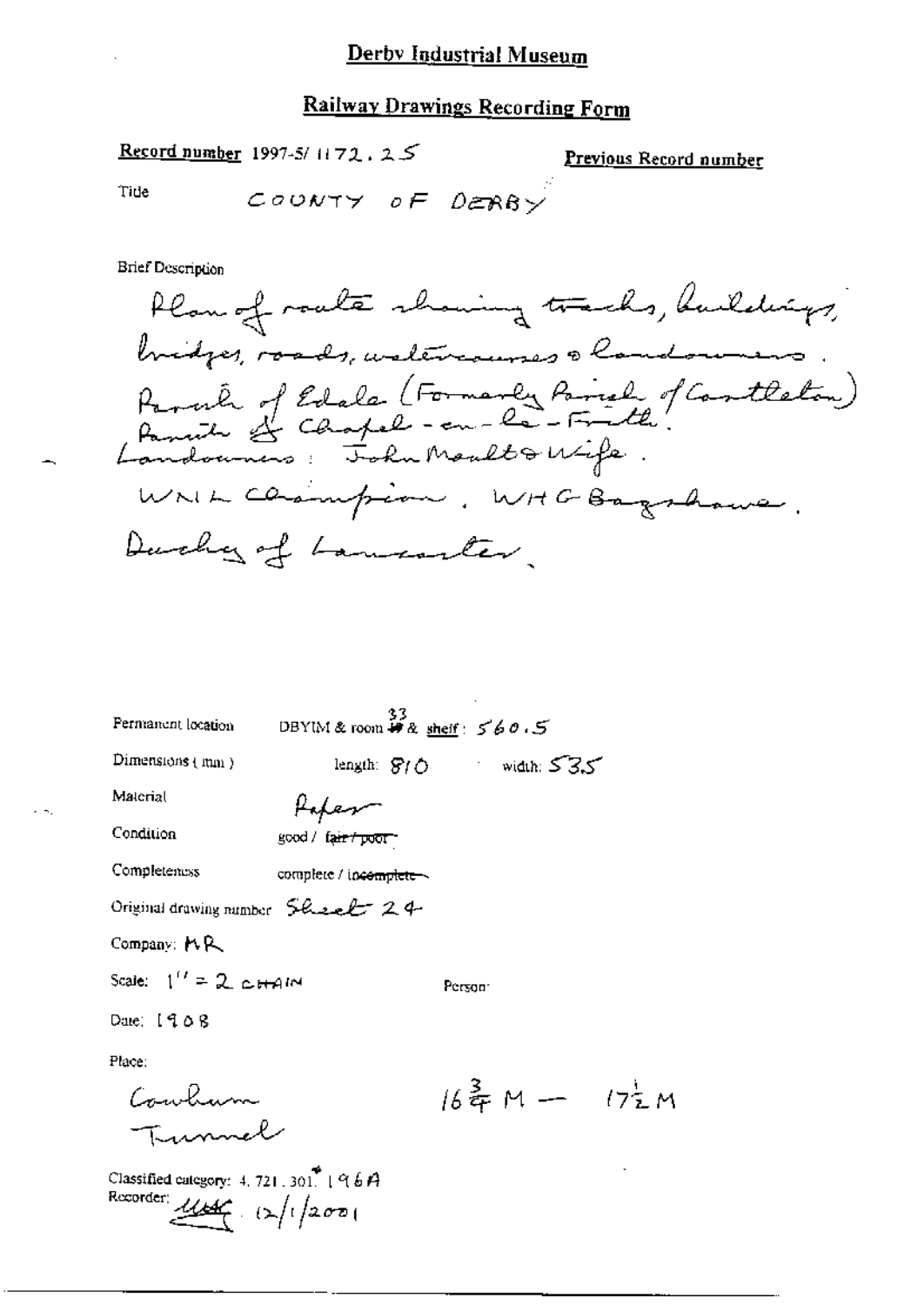#### **Railway Drawings Recording Form**

Record number 1997-5/1172.26

Previous Record number

Title

COUNTY OF DEBRY

**Brief Description** 

Plan of route showing tracks, buildings, bridges, roads, waltercourses a landowners. Parcial of Chapel an la Fill Landouners WHGBagshave. John Wood. Ducky of Lancanter.

length:  $\mathcal{B}/\mathcal{O}$  width:  $\mathcal{S}3\mathcal{S}$ 

Person:

33<br>DBYIM & room #4 & shelf:  $560S$ Permanent location

Dimensions  $\{m_{01}\}$ 

Paper

Condition

Material

good / fair / poor

Completeness complete / incemplete-

Original drawing number Sheet 25

Company: MR

Scale:  $1'' = 2$  c<sub>Hai</sub>N

Date: 1908

Place:

 $17\frac{1}{2}M - 18\frac{1}{4}M$ Couches-Funnel Wat

Classified category:  $4.721.301.196A$ Recorder:  $4466 \cdot 12/12001$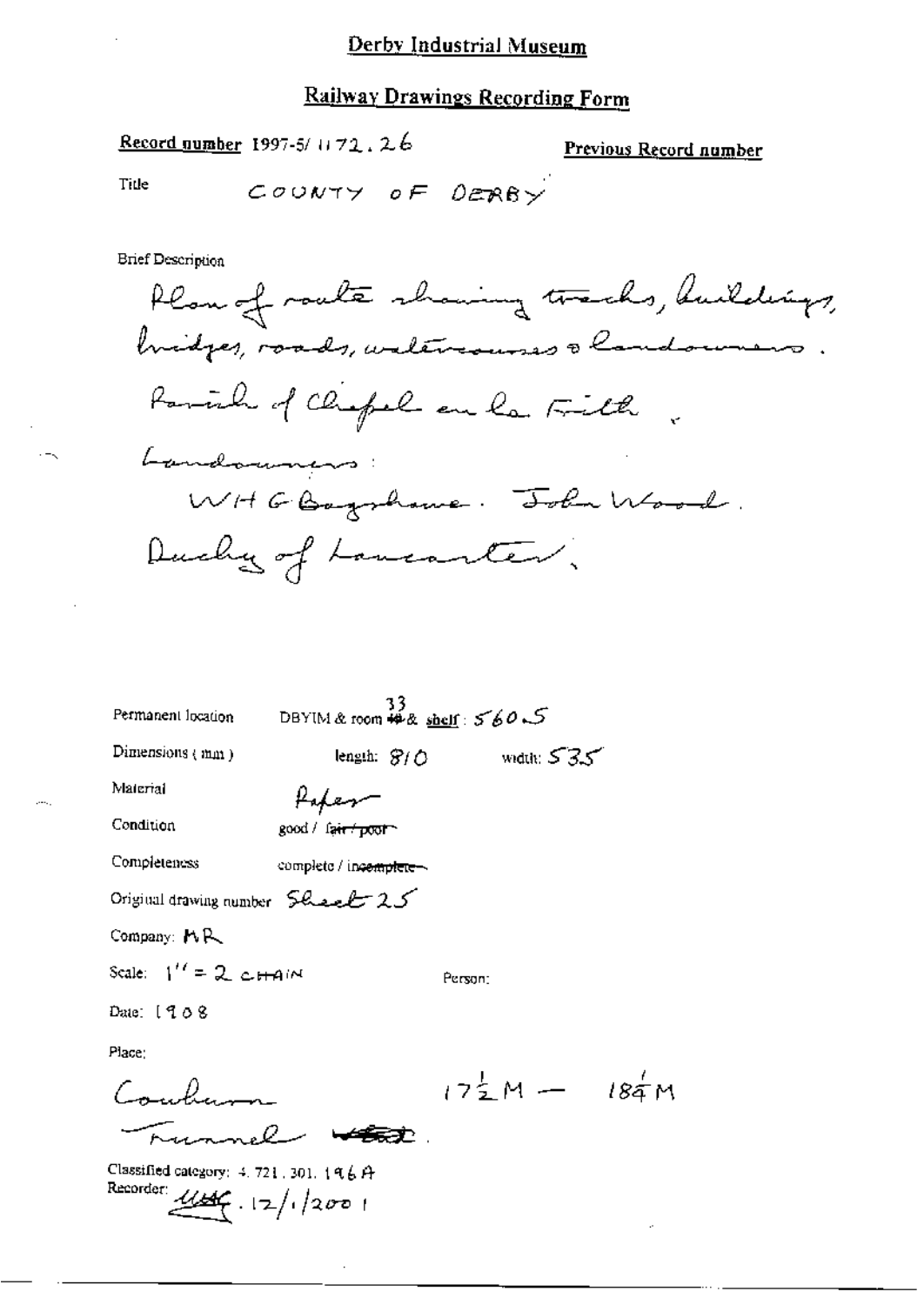Record number 1997-5/1172, 27

Previous Record number

Title

COUNTY OF DERBY

**Brief Description** 

Plan of route showing tracks, buildings, hidges, roads, walercourses a landowners Parish of Chopel en la Frith. Parish of Chinley, Bugsworth & Braunside<br>(Formerly Jlassop). Landonners WHGBagshowe. John Wood. bushy of Lancanter. M, SOL Rly Co. DBYIM & room## & shelf:  $560-5$ Permanent location Dimensions (mm) width:  $535$ length:  $S/O$ Material Paper Condition good / fair / poor Completeness complete / incomplete Original drawing number Sheet 26 Company:  $AR$ Scale:  $1'' = 2c + 4M$ Person. Date: 1908 Place: Cambridge  $184 M (9M)$ Lunnel WRmd.

Classified category: 4, 721, 301, 196 A-Recorder:  $1/466$ ,  $12/1/2001$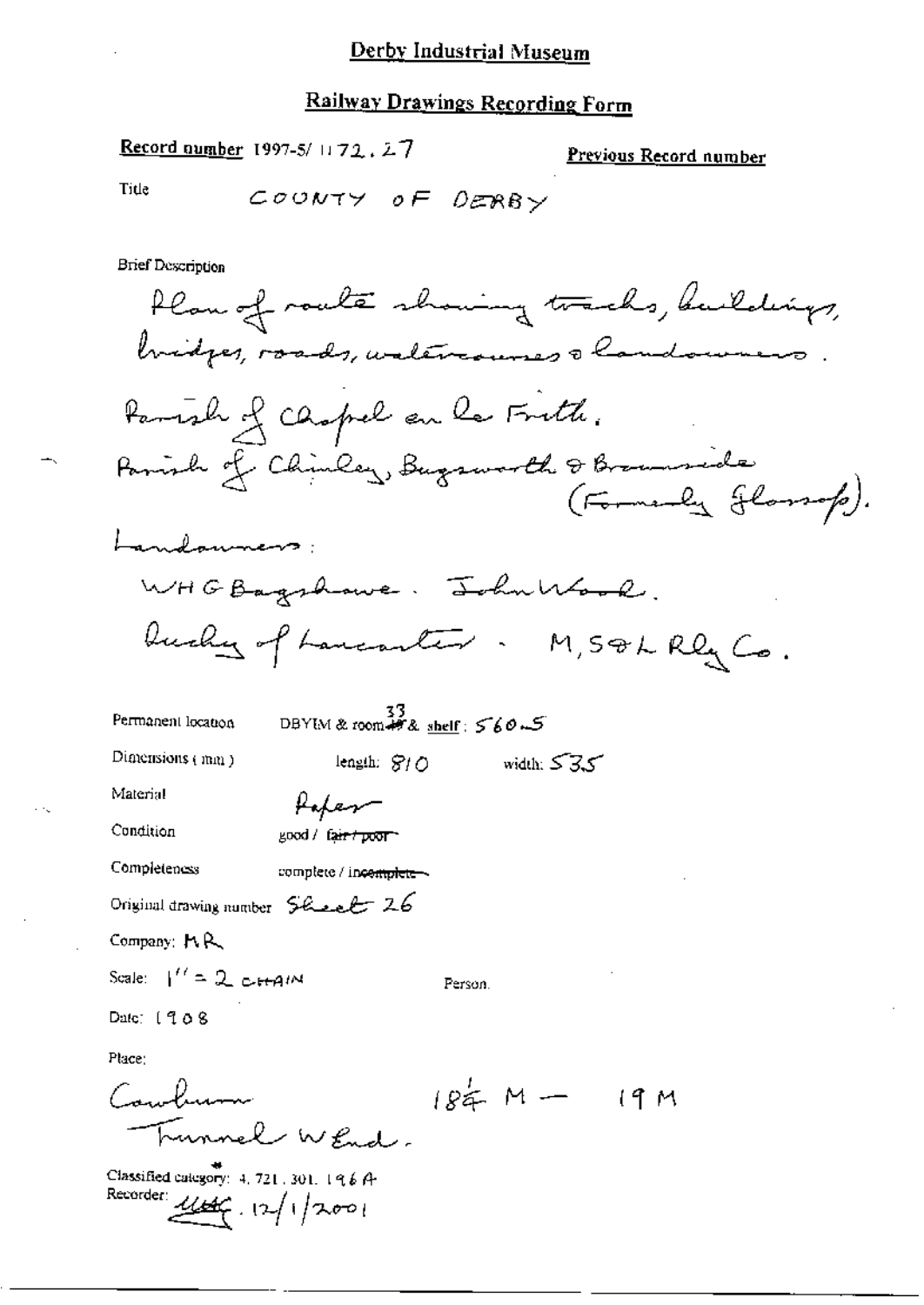# Railway Drawings Recording Form

 $\mathbb{R}^2$ 

Record number 1997-5/1172.28

Previous Record number

Title

**Brief Description** 

| Permanent location                                           | DBYIM & room $\overset{33}{\bigcirc}$ & shelf: $560.5$ |              |
|--------------------------------------------------------------|--------------------------------------------------------|--------------|
| Dimensions $(mn)$                                            | length: $S/O$                                          | width: $535$ |
| Material                                                     | Hapen                                                  |              |
| Condition                                                    | good / fair / pour                                     |              |
| Completeness                                                 | complete / incomplete-                                 |              |
| Original drawing number $\mathcal{G}$ deal $\mathcal{L}$ 2.7 |                                                        |              |
| Company: $M R$                                               |                                                        |              |
| Scale: $1'' = 2$ cHAIN                                       |                                                        | Person:      |
| Date: $1908$                                                 |                                                        |              |
|                                                              |                                                        |              |

Place:

 $[9 M - 194 M]$ 

Classified category: 4, 721, 301, 1961-Recorder:  $414$  (2/1/2001